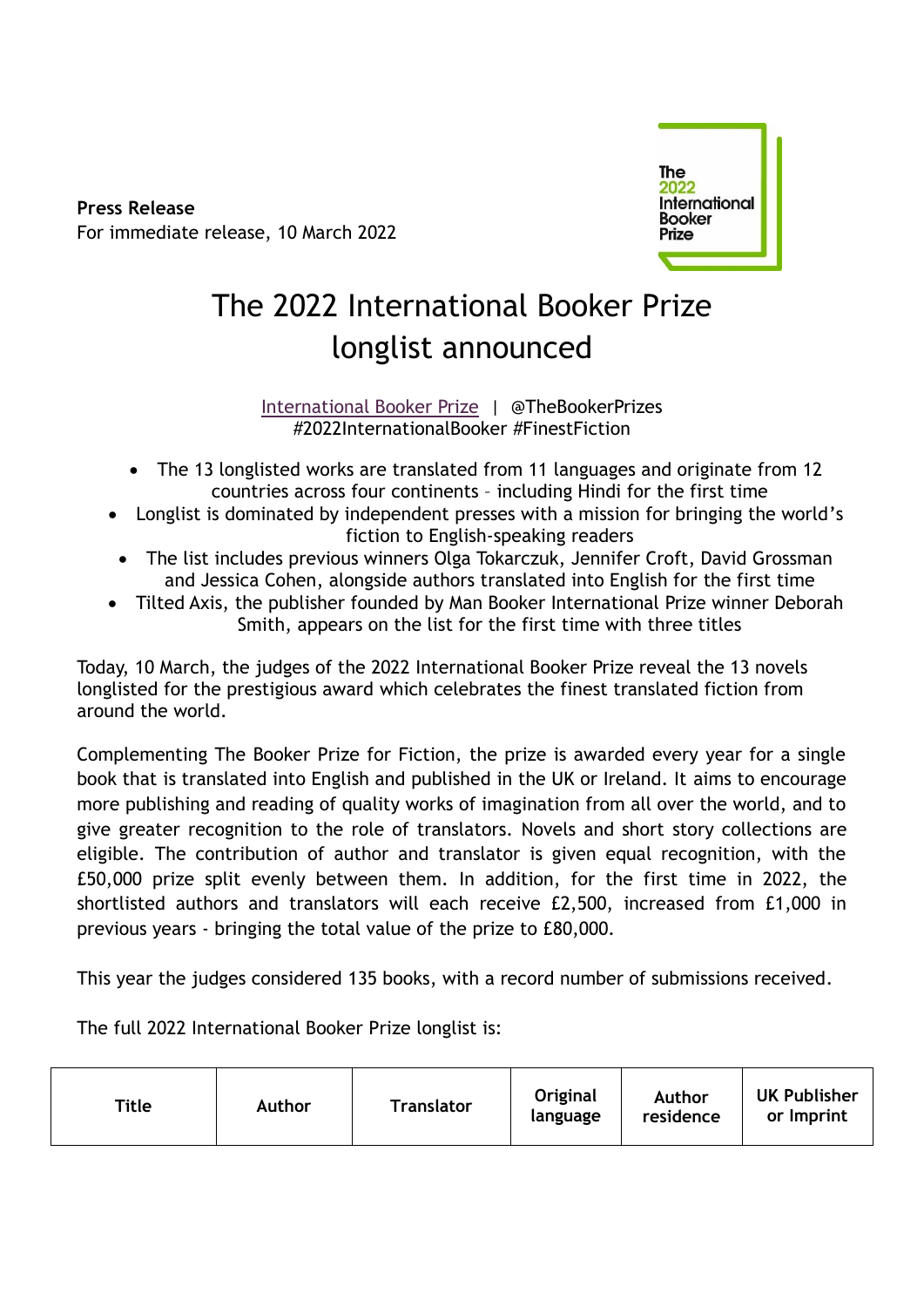| <b>Cursed Bunny</b>             | <b>Bora Chung</b>          | Anton Hur                      | Korean     | South Korean   | <b>Honford Star</b>             |
|---------------------------------|----------------------------|--------------------------------|------------|----------------|---------------------------------|
| After The Sun                   | Jonas Eika                 | Sherilyn Nicolette<br>Hellberg | Danish     | <b>Denmark</b> | Lolli Editions                  |
| A New Name:<br>Septology VI-VII | Jon Fosse                  | <b>Damion Searls</b>           | Norwegian  | Norway         | Fitzcarraldo<br><b>Editions</b> |
| More Than I Love<br>My Life     | David<br>Grossman          | Jessica Cohen                  | Hebrew     | <b>Israel</b>  | Vintage,<br>Jonathan Cape       |
| The Book of<br>Mother           | Violaine<br>Huisman        | Leslie Camhi                   | French     | France         | Virago                          |
| Heaven                          | Mieko<br>Kawakami          | Samuel Bett and<br>David Boyd  | Japanese   | Japan          | Pan<br>Macmillan,<br>Picador    |
| Paradais                        | Fernanda<br>Melchor        | Sophie Hughes                  | Spanish    | Mexico         | Fitzcarraldo<br>Editions        |
| Love in the Big<br>City         | Sang Young<br>Park         | Anton Hur                      | Korean     | South Korea    | <b>Tilted Axis</b><br>Press     |
| Happy Stories,<br>Mostly        | Norman Erikson<br>Pasaribu | <b>Tiffany Tsao</b>            | Indonesian | Indonesia      | <b>Tilted Axis</b><br>Press     |
| <b>Elena Knows</b>              | Claudia Piñeiro            | <b>Frances Riddle</b>          | Spanish    | Argentina      | <b>Charco Press</b>             |
| Phenotypes                      | Paulo Scott                | Daniel Hahn                    | Portuguese | <b>Brazil</b>  | And Other<br><b>Stories</b>     |
| Tomb of Sand                    | Geetanjali<br><b>Shree</b> | Daisy Rockwell                 | Hindi      | India          | <b>Tilted Axis</b><br>Press     |
| The Books of Jacob              | Olga Tokarczuk             | Jennifer Croft                 | Polish     | Poland         | Fitzcarraldo<br><b>Editions</b> |

The longlist was selected by the 2022 judging panel, which consists of: translator, **Frank**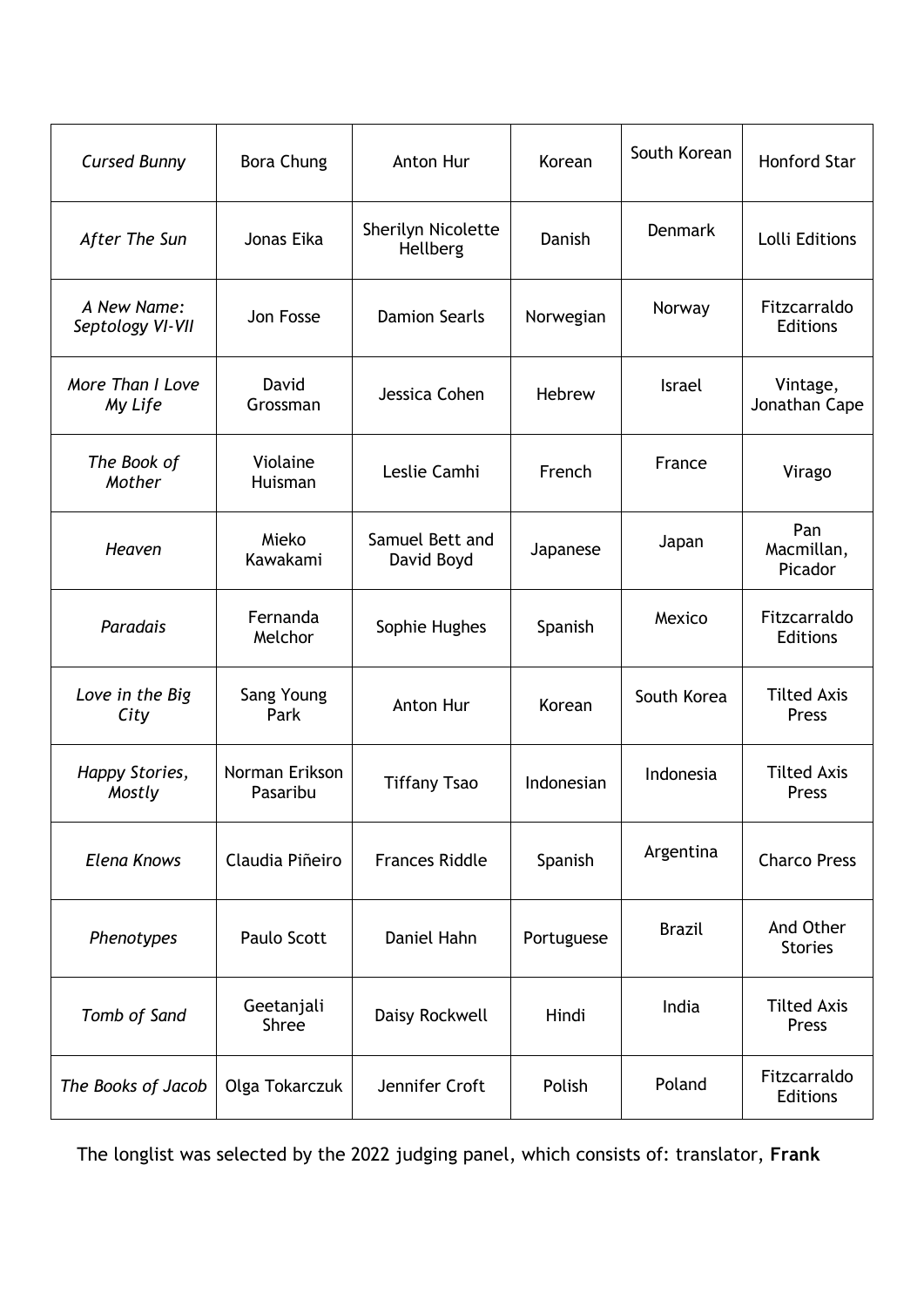**Wynne** (chair); author and academic **Merve Emre**; writer and lawyer **Petina Gappah**; writer, comedian and TV, radio and podcast presenter, **Viv Groskop;** and translator and author **Jeremy Tiang.** This is the first time a translator has chaired the panel.

## **Frank Wynne says:**

*'Borges famously believed that paradise would be "a kind of library", and spending the past year in the company of some of the world's great writers and their equally gifted translators has been a kind of heaven. From the intimate to the epic, the numinous to the profane, the books make up a passionately-debated longlist that trace a ring around the world. These 13 titles from 12 countries and 11 languages explore the breadth and depth of human experience, and are a testament to the power of language and literature.'*

The shortlist for the prize will be announced on 7 April 2022 at The London Book Fair and the winner on 26 May 2022 at a ceremony at One Marylebone in London.

For further information on the 2022 International Booker Prize, please visit <http://www.thebookerprizes.com/IBP2022>

**– Ends –**

For press enquiries please contact Four Culture:

Julie Holman | [Julie.Holman@fourcommunications.com](mailto:Julie.Holman@fourcommunications.com) | 07841 672 393 Olivia Riggon | [Olivia.Riggon@fourcommunications.com](mailto:Olivia.Riggon@fourcommunications.com) | 020 3920 9108

Please find images for authors, translators and book jackets [here.](https://www.flickr.com/photos/themanbookerprizes/sets/)

## **Notes to Editors**

- The International Booker Prize is awarded annually for the best single work of fiction translated into English and published in the UK. It was known until 2019 as the Man Booker International Prize when sponsored by Man Group. The £50,000 prize is divided equally between the author and the translator. From 2022, each shortlisted author and translator receives £2,500. The announcement of the 2021 winner, *At Night All Blood Is Black*, written by David Diop and translated by Anna Moschovakis was met with both public and critical acclaim, with the book's publisher, Pushkin Press, ordering a five-figure reprint the day after the winner announcement. The week following the winner announcement, sales of *At Night All Blood Is Black* saw a 477% sale increase on the week before. President Barack Obama, a keen follower of both of The Booker Prizes, listed *At Night All Blood Is Black* at the top of his summer reading list.
- The Booker Prize for Fiction was first awarded in 1969 and was called The Man Booker Prize for Fiction when sponsored by Man Group from 2002 - 2018. The winner receives £50,000. The 2021 winner was Damon Galgut with *The Promise*. The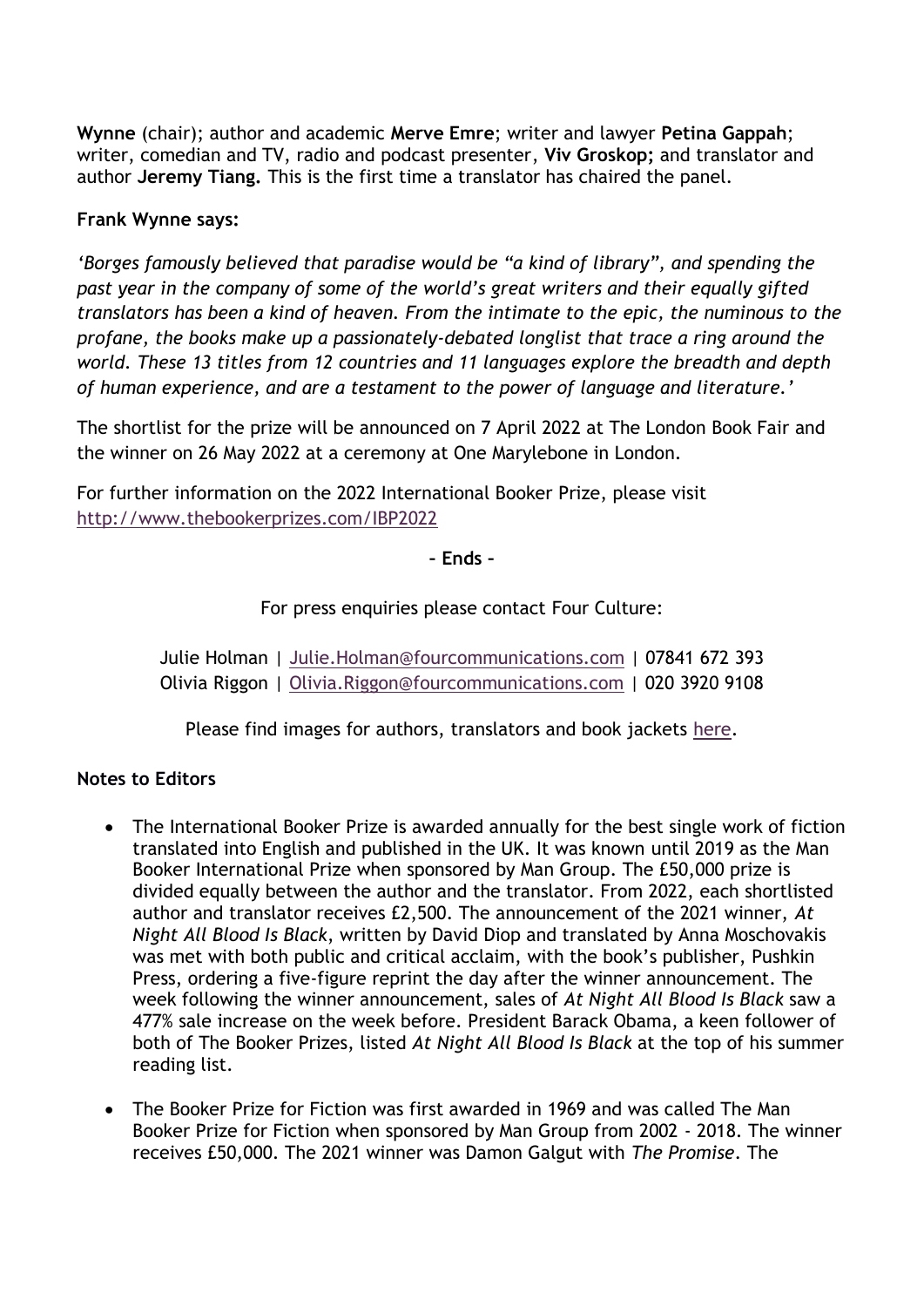morning after the announcement, the book was number one on Amazon's bestseller chart. Two weeks after the win, Chatto & Windus announced that it had reprinted 153,000 copies of *The Promise*, having sold 23,878 copies in hardback, 14,622 of which sold in the two weeks following the news, a 1,925% jump in volume compared with the two weeks before.

- The 2022 Booker Prize judging panel is chaired by cultural historian, writer and broadcaster Neil MacGregor, and consists of: academic and broadcaster Shahidha Bari; historian Helen Castor; novelist and critic M John Harrison; and novelist, poet and professor Alain Mabanckou.
- [Thebookerprizes.com,](http://www.thebookerprizes.com/) the home of the Booker Prizes past and present, was relaunched in 2021. It has a full history of the prize including previous winners, shortlisted authors and judges. It is a hub for year-round editorial content designed to engage readers with both prizes and to foster a lifelong love of reading.
- The Booker Prize Foundation is a registered charity (no 1090049) established in 2002. It is responsible for the award of The Booker Prize for Fiction and for The International Booker Prize. The trustees of the Booker Prize Foundation are: Mark Damazer (chair) – freelance journalist and former broadcast executive; Tony Damer (treasurer) – member of the Institute of Chartered Accountants; Nick Barley – director, Edinburgh International Book Festival; Carol Lake – President of the JPMorgan Chase Foundation; Ben Okri - poet and author; MT Rainey – strategist, agency founder and social entrepreneur; Professor Louise Richardson – vice chancellor of the University of Oxford; Nicki Sheard – chief marketing officer, BBC Studios; The Rt Hon. Lord David Willetts – writer, ex-minister and advocate of fairness between the generations.
- The Booker Prize Foundation Advisory Committee, which advises on any changes to the rules and on the selection of the judges, represents all aspects of the book world. Its members are: Nic Bottomley – co-founder, Mr B's Emporium of Reading Delights; Jamie Byng – publisher, Canongate Books; James Daunt – managing director of Waterstones; Jonathan Douglas CBE – director of the National Literacy Trust; Adam Freudenheim – publisher, Pushkin Press; Daniel Hahn OBE - writer and translator; Sharmaine Lovegrove – publisher, Dialogue Books; Emma Paterson – agent, Aitken Alexander Associates; Fiammetta Rocco – senior editor and culture correspondent, *The Economist* and The International Booker Prize Administrator; Eve Smith – Secretary, Booker Prize Foundation; Boyd Tonkin – writer and critic; Helen Williams – Legal Counsel of Booker Group plc. It is chaired by Gaby Wood - Director, Booker Prize Foundation.
- Crankstart, a charitable foundation, is the exclusive funder of The Booker Prize and The International Booker Prize.
- The Director of the Booker Prize Foundation is Gaby Wood. The Administrator of The International Booker Prize is Fiammetta Rocco – senior editor and culture correspondent, *The Economist*.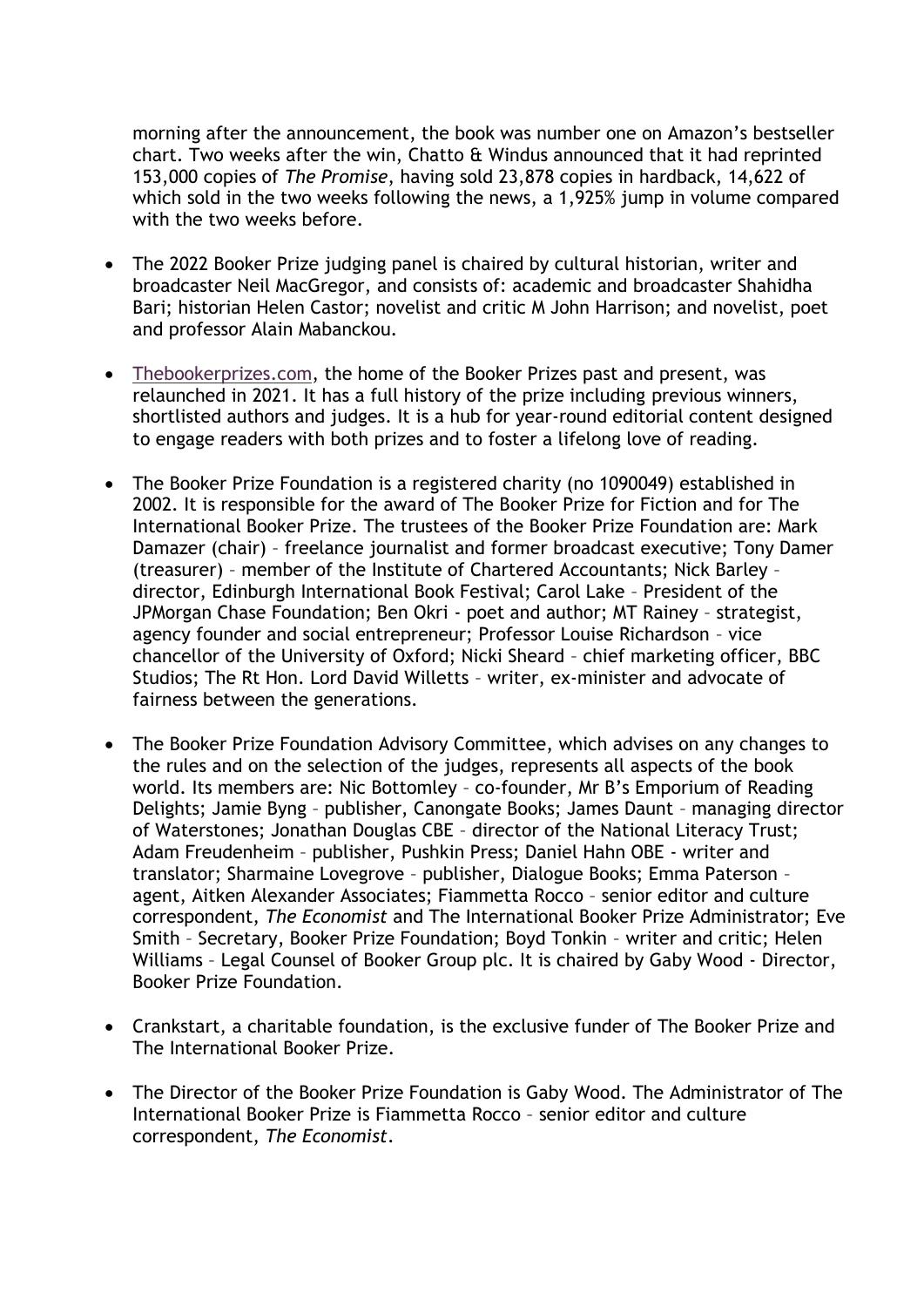- Four Culture handles PR, comms and event management for the prizes and provides all events and administrative back-up.
- Booker Group is the UK's leading food & drink wholesaler with branches nationwide and a delivery network. It serves over 400,000 catering customers and 100,000 independent retailers.
- The Booker Prize Foundation has a longstanding partnership with RNIB (Royal National Institute of Blind People). The Foundation funds the production of the Booker Prize shortlisted titles in braille, giant print and audio, which the RNIB produces by the date the winner is announced. It also funds the production of the winner of the International Booker Prize in these formats. The accessible versions are then made available to the tens of thousands of blind and partially sighted members of the RNIB Library. People with sight loss have a limited choice of books in accessible formats and often have to wait much longer than their sighted peers for titles to be made available to them – and there are many more books that they will never have the chance to read. The Foundation is working with RNIB to change this story. For further information contact the RNIB PR Team on 020 7391 2223 or [pressoffice@rnib.org.uk](mailto:pressoffice@rnib.org.uk)
- The Booker Prize Foundation has partnered with the National Literary Trust since 2012 to deliver Books Unlocked. The Foundation funds the programme, which has transformed the lives of prisoners and young offenders in the UK by helping them develop a love of reading. Prisoners are able to engage with high-quality writing as copies of Booker Prize and International Booker Prize shortlisted titles are sent out to prison reading groups. These same titles are also serialised as audiobooks on National Prison Radio, which is broadcast into c.80,000 cells, enabling still more prisoners to experience these exceptional stories. Authors go into prisons to discuss their writing directly with reading groups and many also record interviews on National Prison Radio. The shared vision for Books Unlocked is to bring about positive change in prisoners' life chances. Since 1993, the National Literacy Trust has led the campaign to transform the future of the UK's most disadvantaged young people by improving their literacy levels: [literacytrust.org.uk/programmes/books](https://literacytrust.org.uk/programmes/books-unlocked/)[unlocked/](https://literacytrust.org.uk/programmes/books-unlocked/)
- The Booker Prize Archive was given on loan in 2003 to Oxford Brookes University, where it now resides.

## **2022 International Booker Prize longlist: Book synopses and biographies**

*Cursed Bunny* **By Bora Chung Translated by Anton Hur from Korean Published by Honford Star**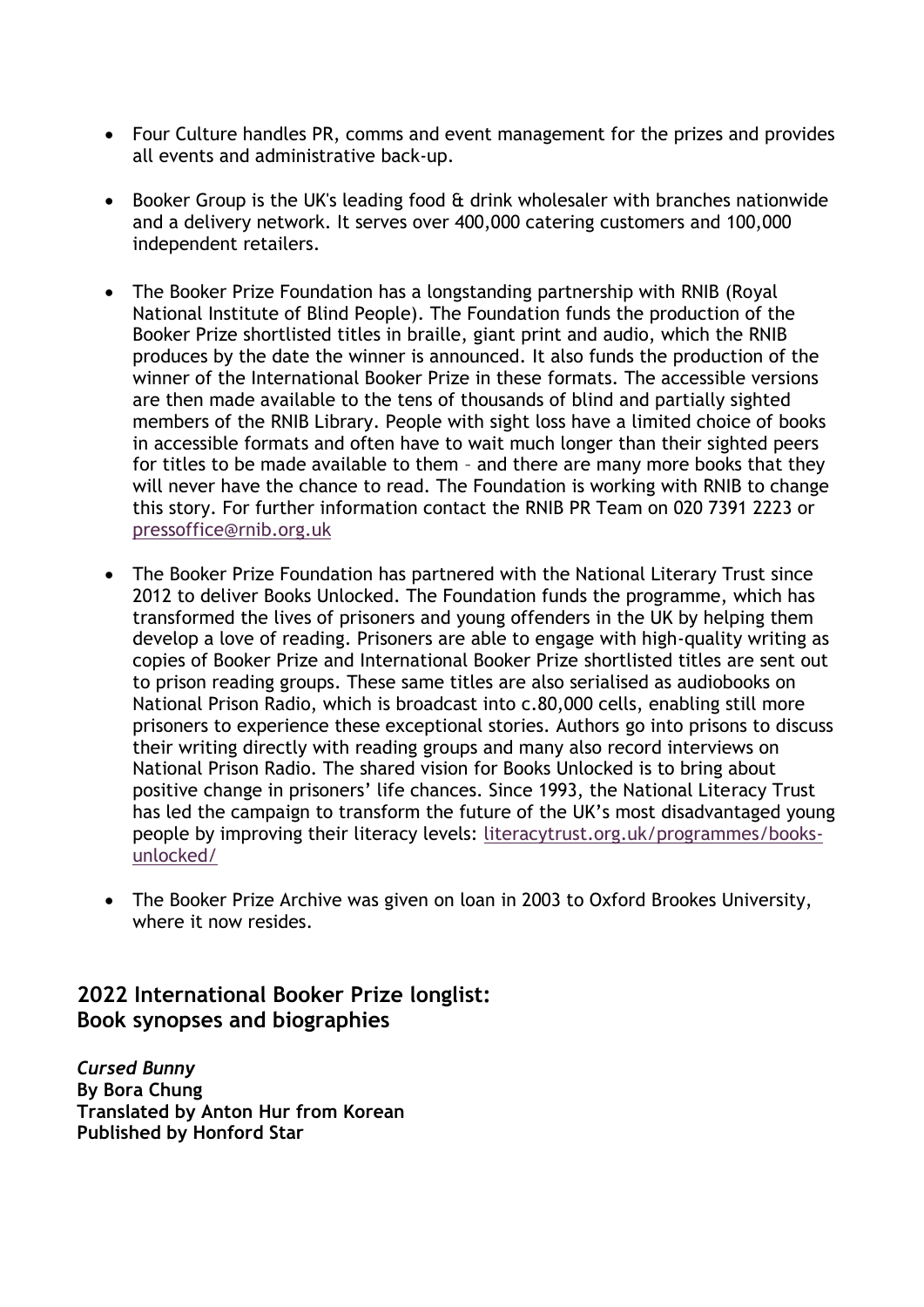For further information, please visit [https://thebookerprizes.com/the-booker](https://thebookerprizes.com/the-booker-library/books/cursed-bunny)[library/books/cursed-bunny](https://thebookerprizes.com/the-booker-library/books/cursed-bunny)

#### **Publisher's synopsis:**

*Cursed Bunny* is a genre-defying collection of short stories by the Korean author Bora Chung. Blurring the lines between magical realism, horror and science fiction, Chung uses elements of the fantastic and surreal to address the very real horrors and cruelties of patriarchy and capitalism in modern society. Anton Hur's translation skilfully captures the way Chung's prose effortlessly glides from being terrifying to wryly humorous. Winner of a PEN/Haim Grant.

## **The judges said:**

'While the stories in *Cursed Bunny* by Bora Chung blend elements of horror, fantasy and the surreal, each is viscerally rooted in the real fears and pressures of everyday life. Chung's richly imaginative collection is translated with verve and evident relish by Anton Hur, who shifts effortlessly from playful to harrowing.'

## **About the author:**

Bora Chung was born in Seoul in 1976. She has written three novels and three collections of short stories. She has an MA in Russian and East European area studies from Yale University and a PhD in Slavic literature from Indiana University. She currently teaches Russian language and literature and science fiction studies at Yonsei University and translates modern literary works from Russian and Polish into Korean.

For further information, please visit [https://thebookerprizes.com/the-booker](https://thebookerprizes.com/the-booker-library/authors/bora-chung)[library/authors/bora-chung](https://thebookerprizes.com/the-booker-library/authors/bora-chung)

#### **About the translator:**

Anton Hur was born in Stockholm, Sweden in 1981. He has translated Man Asia Literary Prize-winner Kyung-Sook Shin's *The Court Dancer* and *Violets*, International Booker Prizelonglisted Hwang Sok-yong's *The Prisoner*, and others. He won a PEN/Heim grant for his translation of Bora Chung's *Cursed Bunny.* He lives in Seoul.

For further information, please visit [https://thebookerprizes.com/the-booker](https://thebookerprizes.com/the-booker-library/authors/anton-hur)[library/authors/anton-hur](https://thebookerprizes.com/the-booker-library/authors/anton-hur)

*After The Sun* **By Jonas Eika Translated by Sherilyn Nicolette Hellberg from Danish Published by Lolli Editions**

For further information, please visit [https://thebookerprizes.com/the-booker](https://thebookerprizes.com/the-booker-library/books/after-the-sun)[library/books/after-the-sun](https://thebookerprizes.com/the-booker-library/books/after-the-sun)

## **Publisher's synopsis:**

Under Cancún's hard blue sky, a beach boy provides a canvas for tourists' desires, seeing deep into the world's underbelly. An enigmatic encounter in Copenhagen takes an IT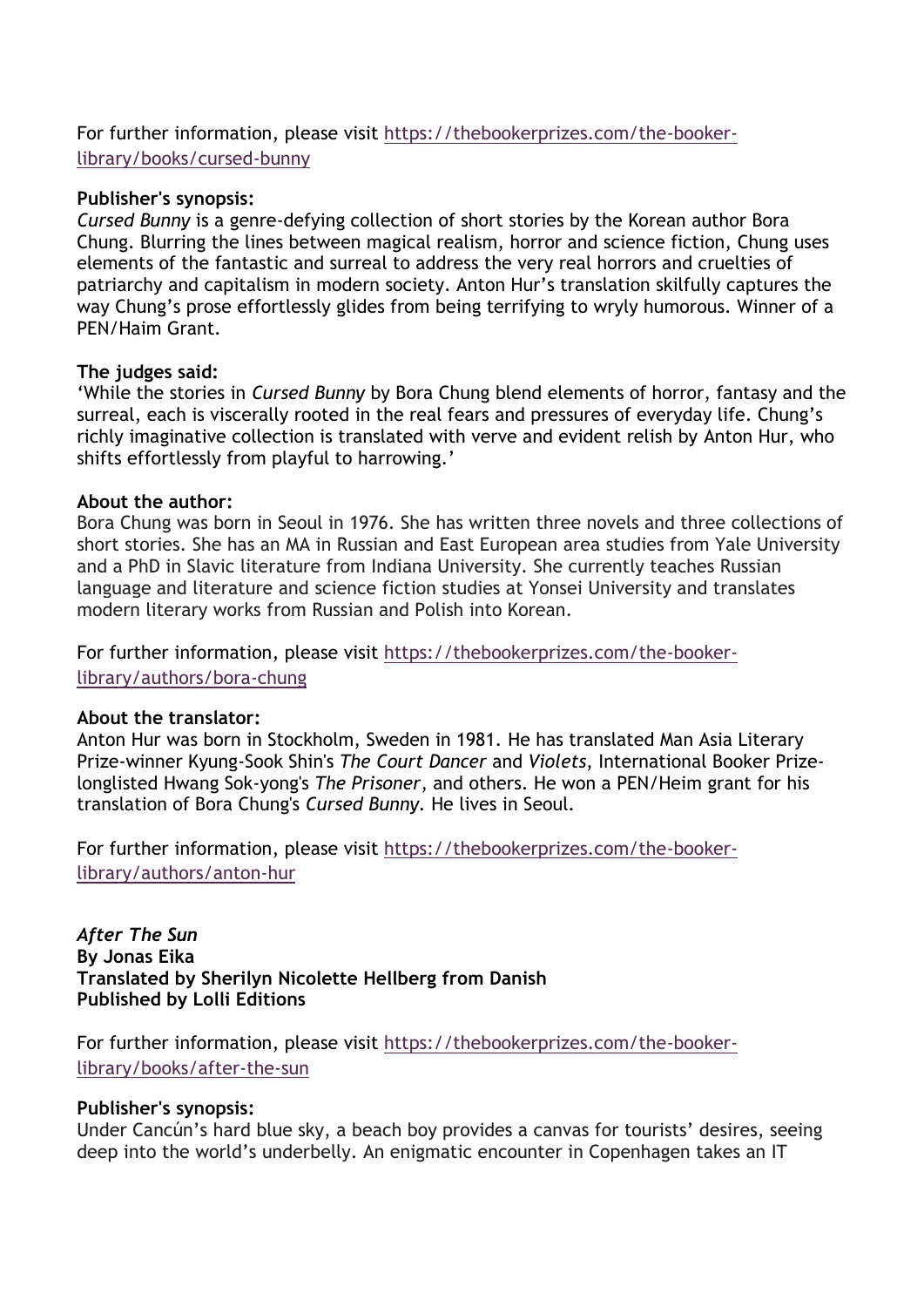consultant down a rabbit hole of speculation that proves more seductive than sex. The collapse of a love triangle in London leads to a dangerous, hypnotic addiction. In the Nevada desert, a grieving man tries to merge with an unearthly machine.

*After the Sun* opens portals to our newest realities, haunting the margins of a globalised world that's both saturated with yearning and brutally transactional. Infused with an irrepressible urgency, Eika's fiction seems to have conjured these far-flung characters and their encounters in a single breath. Juxtaposing startling beauty with grotesquery, balancing the hyperrealistic with the fantastical, he has invented new modes of storytelling for an era when the old ones no longer suffice.

#### **The judges said:**

'Jonas Eika's darkly surreal *After the Sun* explores class, capitalism, power and sexuality with an intimacy and eroticism that is as unsettling as it is thrilling. Sherilyn Nicolette Hellberg captures these lurid, luminous tales in a translation that dazzles and sears.'

## **About the author:**

Jonas Eika (b. 1991, Aarhus) is one of Denmark's most exciting writers. His debut novel, *Marie House Warehouse*, was awarded the Bodil & Jørgen Munch-Christensen Prize for emerging Danish writers in 2016. *After the Sun* was awarded the Nordic Council Literature Prize in 2019, as well as the Michael Strunge Prize, the Montana Prize for Fiction, and the Blixen Literary Award. He lives in Copenhagen.

For further information, please visit [https://thebookerprizes.com/the-booker](https://thebookerprizes.com/the-booker-library/authors/jonas-eika)[library/authors/jonas-eika](https://thebookerprizes.com/the-booker-library/authors/jonas-eika)

#### **About the translator:**

Sherilyn Nicolette Hellberg was born in West Islip, New York in 1991. She has published translations of Johanne Bille, Tove Ditlevsen, and Ida Marie Hede. In 2018, she received an American-Scandinavian Foundation Award for her translation of Caspar Eric's *Nike*. She lives in Copenhagen.

For further information, please visit [https://thebookerprizes.com/the-booker](https://thebookerprizes.com/the-booker-library/authors/sherilyn-hellberg)[library/authors/sherilyn-hellberg](https://thebookerprizes.com/the-booker-library/authors/sherilyn-hellberg)

*A New Name: Septology VI-VII*  **By Jon Fosse Translated by Damion Searls from Norwegian Published by Fitzcarraldo Editions**

For further information, please visit [https://thebookerprizes.com/the-booker](https://thebookerprizes.com/the-booker-library/books/a-new-name-septology-vi-vii)[library/books/a-new-name-septology-vi-vii](https://thebookerprizes.com/the-booker-library/books/a-new-name-septology-vi-vii)

#### **Publisher's synopsis:**

Asle is an ageing painter and widower who lives alone on the southwest coast of Norway. His only friends are his neighbour, Åsleik, a traditional fisherman-farmer, and Beyer, a gallerist who lives in the city. There, in Bjørgvin, lives another Asle, also a painter but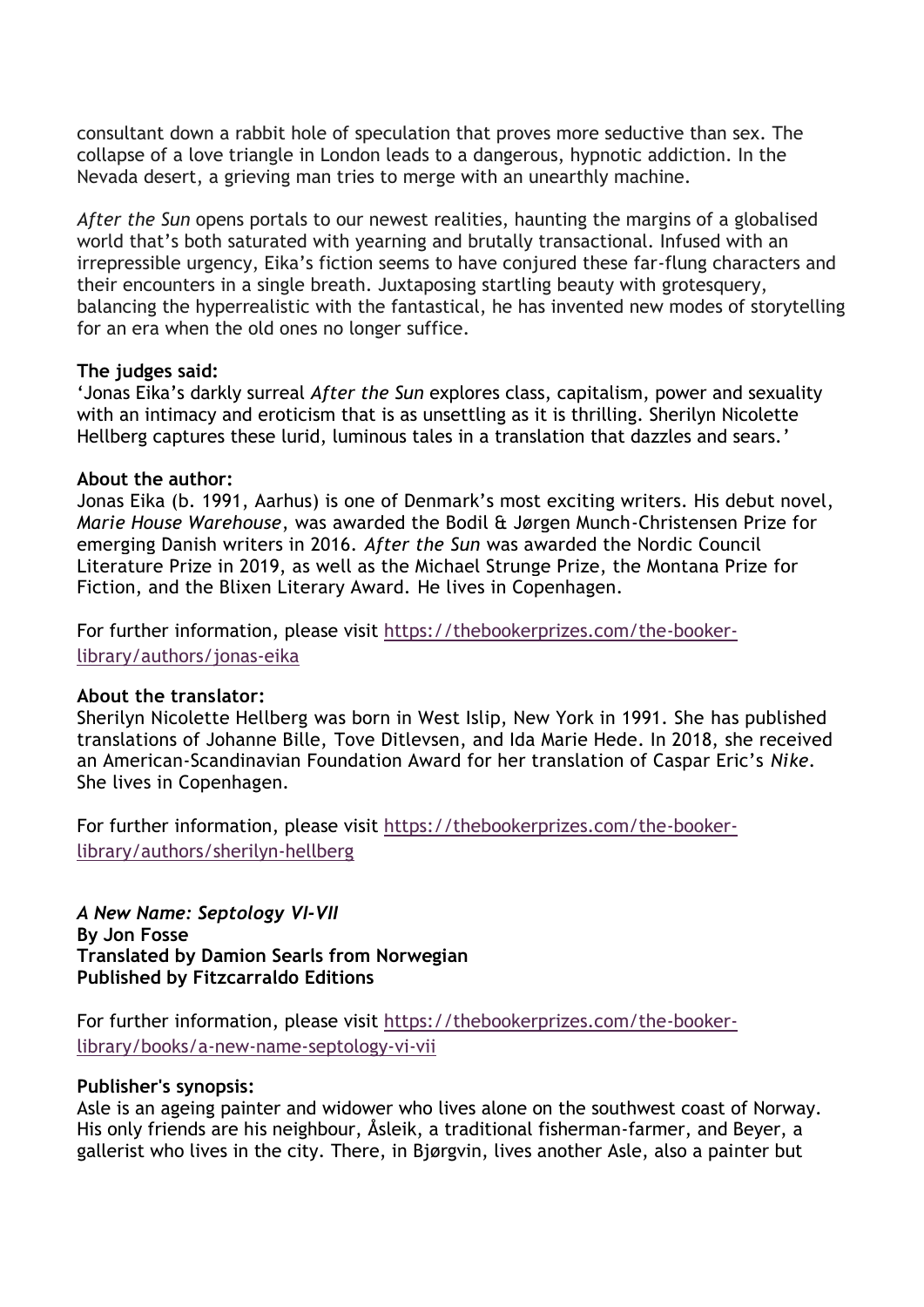lonely and consumed by alcohol. Asle and Asle are doppelgängers – two versions of the same person, two versions of the same life, both grappling with existential questions.

In this final instalment of Jon Fosse's *Septology*, the major prose work by 'the Beckett of the twenty-first century' (*Le Monde*), Christmas is approaching. Tradition has it that Åsleik and Asle eat lutefisk together, but this year Asle has agreed for the first time to celebrate Christmas with Åsleik and his sister, Guro. On Christmas Eve, Åsleik, Asle, and the dog Bragi take Åsleik's boat out on the Sygnefjord. Meanwhile, we follow the lives of the two Asles as younger adults in flashbacks: the narrator meets his lifelong love, Ales; joins the Catholic Church; starts exhibiting with Beyer; and can make a living by trying to paint away all the pictures stuck in his mind. After a while, Asle and Ales leave the city and move to the house in Dylgja. The other Asle gets married too, but his wedding ends with a sobbing bride and is followed soon after by a painful breakup.

Written in melodious and hypnotic 'slow prose', *A New Name: Septology VI-VII* is a transcendent exploration of the human condition by Jon Fosse, and a radically other reading experience – incantatory, hypnotic, and utterly unique.

## **The judges said:**

*'A New Name*, the final movement in Jon Fosse's monumental *Septology*, draws together art, death, and the idea of God with a vast, gentle grace. Damion Searls' translation unfurls Fosse's slow sentence with immense precision and beauty.'

#### **About the author:**

Jon Fosse was born in 1959 on the west coast of Norway and has written over 30 books and 28 plays that have been translated into over 40 languages. His first novel, *Red, Black*, was published in 1983, and was followed by such works as *Melancholia I & II*, *Aliss at the Fire*, and *Morning and Evening*. He is one of the world's most produced living playwrights. In 2007, Fosse became a chevalier of the Ordre national du Mérite of France, and he was awarded the International Ibsen Award in 2010. In 2011, he moved into Grotten, an honorary residence for artists on the grounds of the Royal Palace in Oslo. He was awarded the European Prize for Literature in 2014 and the Nordic Council Literature Prize in 2015. *The Other Name: Septology I-II* was longlisted for the International Booker Prize in 2020. Fosse currently has homes in Bergen, Oslo, and in Hainburg, Austria.

For further information, please visit [https://thebookerprizes.com/the-booker](https://thebookerprizes.com/the-booker-library/authors/jon-fosse)[library/authors/jon-fosse](https://thebookerprizes.com/the-booker-library/authors/jon-fosse)

## **About the translator:**

Damion Searls was born in New York City in 1971 and lives in Minneapolis. He is a translator from German, French, Norwegian and Dutch, and a writer in English. He was longlisted for the 2020 International Booker Prize with Jon Fosse, for *The Other Name: Septology I-II*; he has received Guggenheim, Cullman Center, and two NEA fellowships, and the Schlegel-Tieck Translation Prize for Hans Keilson's *Comedy in a Minor Key*, the PEN Center USA Translation Award for Jon Fosse's *Aliss at the Fire*, and the Helen and Kurt Wolff Translator's Prize for Uwe Johnson's four-volume *Anniversaries*, among other awards. He has also edited a one-volume abridgement of Henry David Thoreau's Journal; his own books include *What We Were Doing* and *Where We Were Going* (stories), *The Inkblots* (a history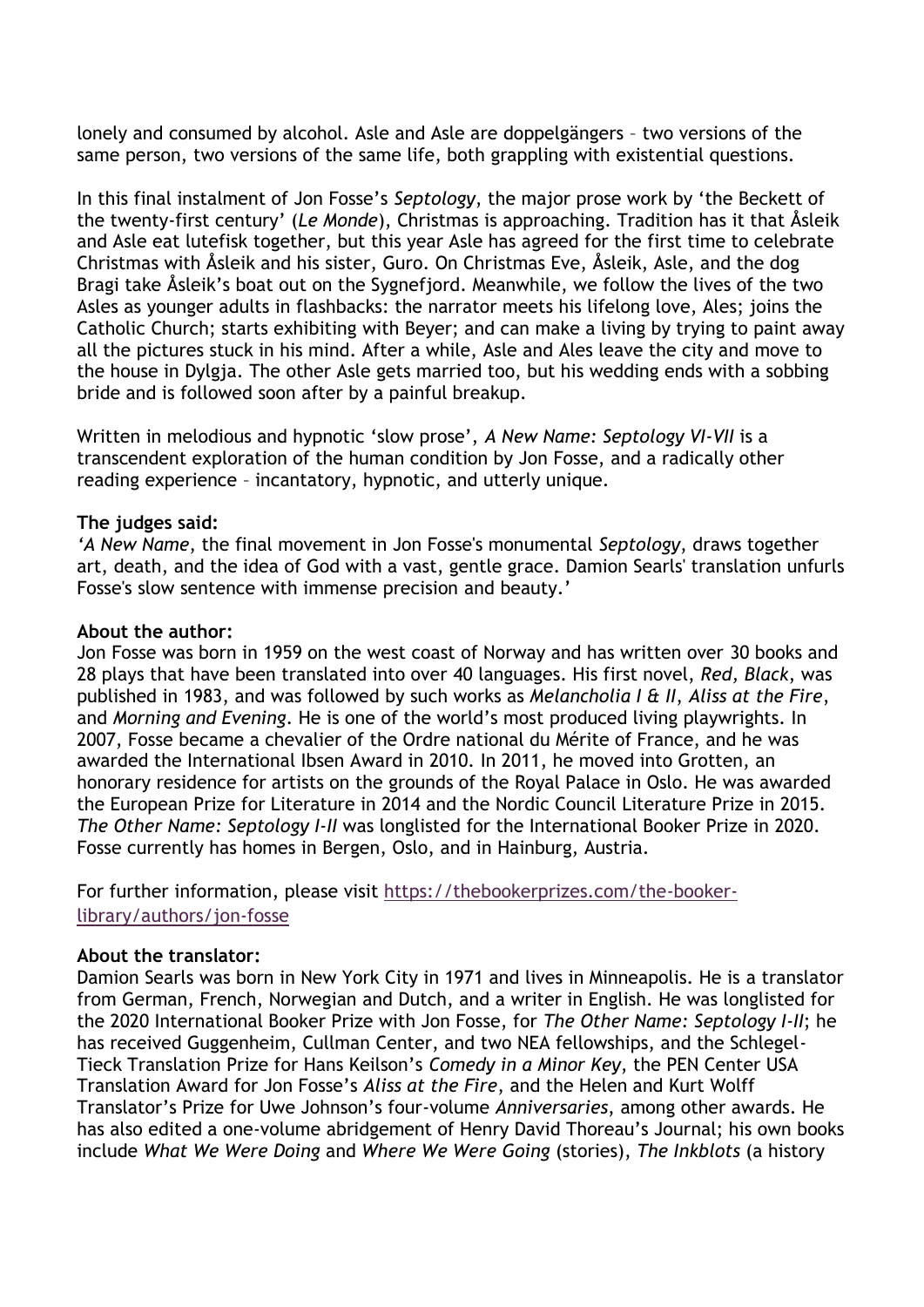of the Rorschach Test and biography of its creator, Hermann Rorschach, which has been translated into 10 languages), and *The Philosophy of Translation*.

For further information, please visit [https://thebookerprizes.com/the-booker](https://thebookerprizes.com/the-booker-library/authors/damion-searls)[library/authors/damion-searls](https://thebookerprizes.com/the-booker-library/authors/damion-searls)

*More Than I Love My Life* **By David Grossman Translated by Jessica Cohen from Hebrew Published by Vintage, Jonathan Cape** 

For further information, please visit [https://thebookerprizes.com/the-booker](https://thebookerprizes.com/the-booker-library/books/more-than-i-love-my-life)[library/books/more-than-i-love-my-life](https://thebookerprizes.com/the-booker-library/books/more-than-i-love-my-life)

## **Publisher's synopsis:**

On a kibbutz in Israel in 2008, Gili is celebrating the 90<sup>th</sup> birthday of her grandmother Vera, the adored matriarch of a sprawling and tight-knit family. But festivities are interrupted by the arrival of Nina, the iron-willed daughter who rejected Vera's care and the absent mother who abandoned Gili when she was still a baby.

Nina's return to the family after years of silence precipitates an epic journey from Israel to the desolate island of Goli Otok, formerly part of Yugoslavia. It was here, five decades earlier, that Vera was held and tortured as a political prisoner. And it is here that the three women will finally come to terms with the terrible moral dilemma that Vera faced, and that permanently altered the course of their lives.

*More Than I Love My Life* is a sweeping story about the power of love and loving with courage. A novel driven by faith in humanity even in our darkest moments, it asks us to confront our deepest held beliefs about a woman's duty to herself and to her children.

## **The judges said:**

'David Grossman's *More Than I Love My Life* is a tender and immersive multigenerational family novel about the rewards, punishments and dysfunctions of love; about remembering, healing and belonging. In Jessica Cohen's translation, the singular voice of its narrator is conjured with admirable restraint and emotion.'

## **About the author:**

David Grossman was born in Jerusalem in 1954. He is the bestselling author of numerous works, which have been translated into 36 languages. His most recent novel, *A Horse Walks into a Bar*, was awarded the International Man Booker Prize 2017, and shortlisted for the TLS-Risa Domb/Porjes Prize 2019. Grossman is also the recipient of the French Chevalier de l'Ordre des Arts et des Lettres and the 2010 Frankfurt Peace Prize.

For further information, please visit [https://thebookerprizes.com/the-booker](https://thebookerprizes.com/the-booker-library/authors/david-grossman)[library/authors/david-grossman](https://thebookerprizes.com/the-booker-library/authors/david-grossman)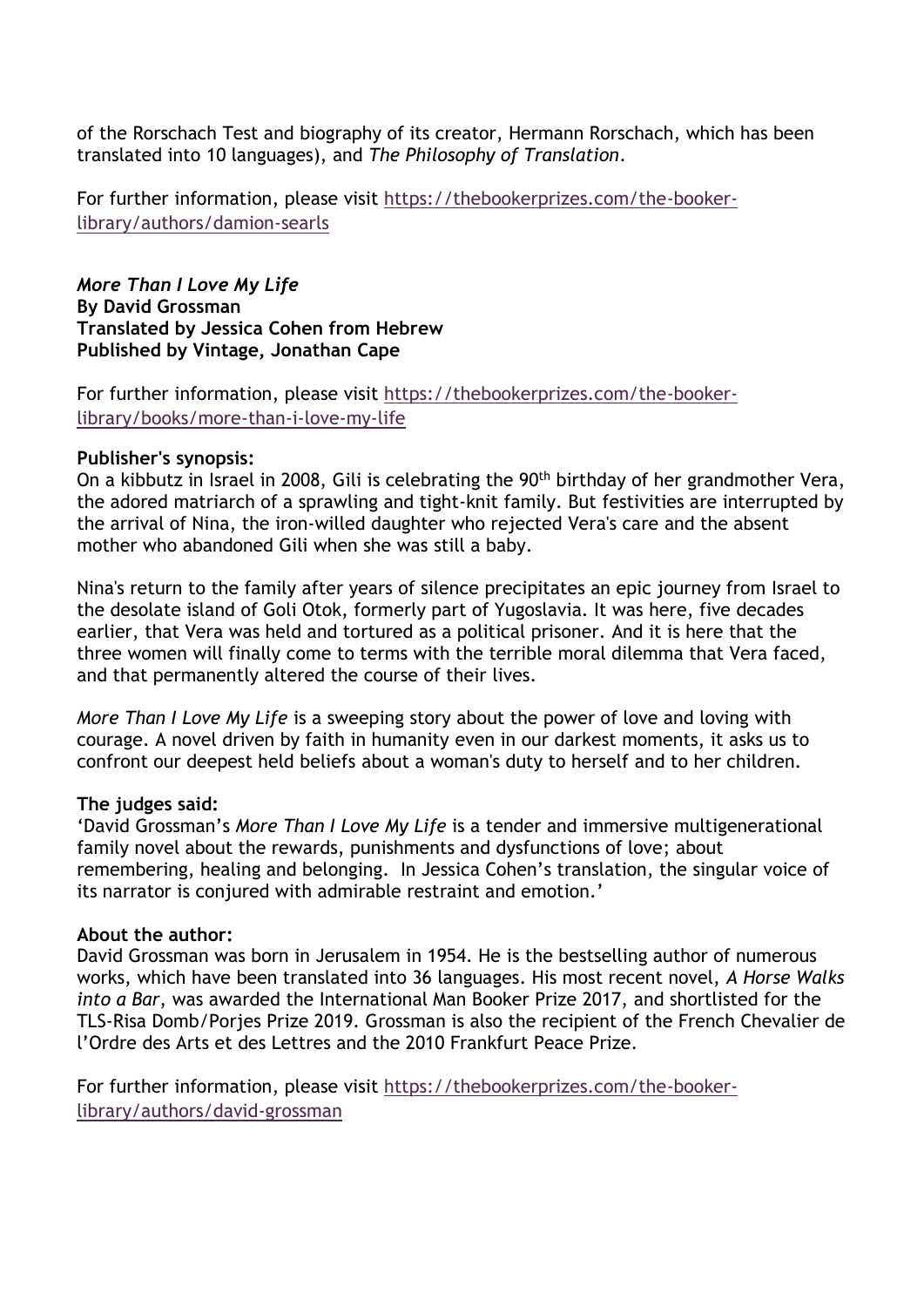#### **About the translator:**

Jessica Cohen is a freelance translator born in England (1975), raised in Israel, and living in Denver. She translates contemporary Israeli prose, poetry, and other creative work. Her translations include David Grossman's critically acclaimed *To The End of the Land* and the International Man Boozer Prize 2017 winner, *A Horse Walks into a Bar*. She has translated works by major Israeli writers including Etgar Keret, Rutu Modan, Dorit Rabinyan, Ronit Matalon, Amir Gutfreund, and Tom Segev, as well as Golden Globe–winning director Ari Folman. She is a past board member of the American Literary Translators Association and has served as a judge for the National Translation Award.

For further information, please visit [https://thebookerprizes.com/the-booker](https://thebookerprizes.com/the-booker-library/authors/david-grossman)[library/authors/david-grossman](https://thebookerprizes.com/the-booker-library/authors/david-grossman)

*The Book of Mother* **By Violaine Huisman Translated by Leslie Camhi from French Published by Virago**

For further information, please visit [https://thebookerprizes.com/the-booker](https://thebookerprizes.com/the-booker-library/books/the-book-of-mother)[library/books/the-book-of-mother](https://thebookerprizes.com/the-booker-library/books/the-book-of-mother)

## **Publisher's synopsis:**

With spectacular ferocity of language, a streak of dark humour and stunning emotional bravery, *The Book of Mother* is an exquisitely wrought story of a mother's dizzying heights and devastating lows, and a daughter who must hold her memory close in order to let go.

A prize-winning tour de force when it came out in France, Violaine Huisman's remarkable debut novel is about a daughter's inextinguishable love for her magnetic, mercurial mother. Beautiful and charismatic, Catherine, aka 'Maman', smokes too much, drives too fast, laughs too hard and loves too extravagantly. During a joyful and chaotic childhood in Paris, her daughter Violaine wouldn't have it any other way. But when Maman is hospitalised after a third divorce and breakdown, everything changes. Even as Violaine and her sister long for their mother's return, once she's back Maman's violent mood swings and flagrant disregard for personal boundaries soon turn their home into an emotional landmine. As the story of Catherine's own traumatic childhood and coming of age unfolds, the pieces come together to form an indelible portrait of a mother as irresistible as she is impossible, as triumphant as she is transgressive.

## **The judges said:**

'Violaine Huisman's *The Book of Mother* brings alive the high-drama world of Violaine and her mother, Catherine. This stark, no-holds-barred depiction of a mother-daughter relationship feels incredibly immediate, a beautiful, bold novel translated with a deceptively elegant simplicity by Leslie Camhi.'

## **About the author:**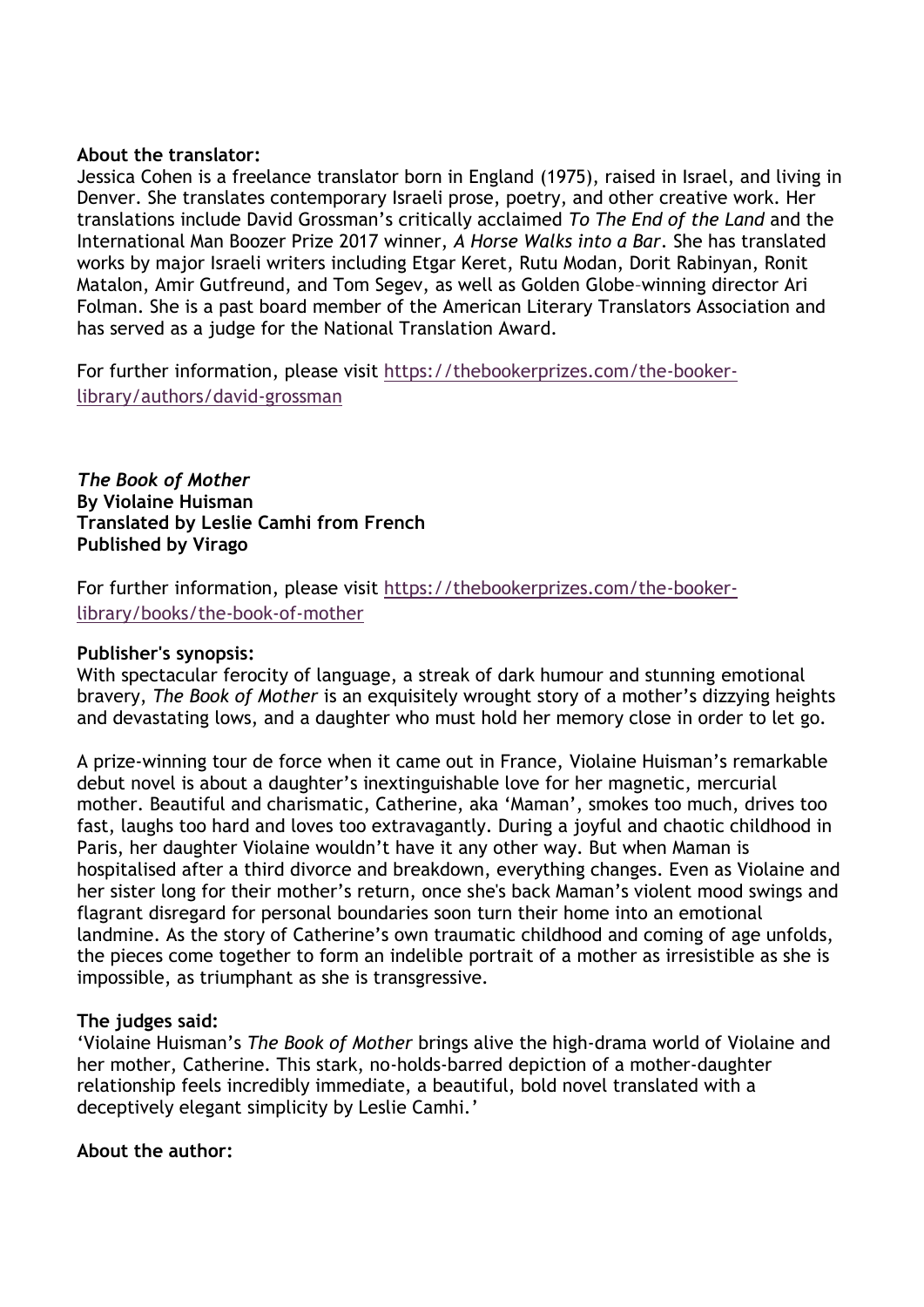Violaine Huisman was born in Paris in 1979 and has lived and worked in New York for 20 years, where she ran the Brooklyn Academy of Music's literary series and also organized multidisciplinary arts festivals across the city. Originally published by Gallimard under the title *Fugitive parce que reine*, her debut novel *The Book of Mother* was awarded multiple literary prizes including the Prix Françoise Sagan and the Prix Marie Claire.

For further information, please visit [https://thebookerprizes.com/the-booker](https://thebookerprizes.com/the-booker-library/authors/violaine-huisman)[library/authors/violaine-huisman](https://thebookerprizes.com/the-booker-library/authors/violaine-huisman)

#### **About the translator:**

Leslie Camhi is a New York-based essayist and cultural journalist who writes for the *New York Times*, *Vogue* and other publications. She is a frequent contributor to artists' monographs and museum catalogues. *The Book of Mother* is her first book-length translation.

For further information, please visit [https://thebookerprizes.com/the-booker](https://thebookerprizes.com/the-booker-library/authors/leslie-camhi)[library/authors/leslie-camhi](https://thebookerprizes.com/the-booker-library/authors/leslie-camhi)

## *Heaven* **By Mieko Kawakami Translated by Samuel Bett and David Boyd from Japanese Published by Pan Macmillan, Picador**

For further information, please visit [https://thebookerprizes.com/the-booker](https://thebookerprizes.com/the-booker-library/books/heaven)[library/books/heaven](https://thebookerprizes.com/the-booker-library/books/heaven)

## **Publisher's synopsis:**

Told through the eyes of a 14-year-old boy subjected to relentless bullying, this is a haunting novel of the threat of violence that can stalk our teenage years.

Instead of putting up resistance, the boy suffers in complete resignation. His sole ally is a girl classmate similarly outcast and similarly preyed upon by the bullies of the school. They meet in secret in the hopes of avoiding any further attention and take solace in each other's company, completely unaware that their relationship has not gone unnoticed by their tormentors . . .

*Heaven*, Mieko Kawakami's deceptively simple yet profound work, stands as a testament to her remarkable literary talent. Here she asks us to question the fate of the meek in a society that favours the strong, and the lengths that even children will go in their learned cruelty.

#### **The judges said:**

'An intense, claustrophobic novel, *Heaven* uses its tale of middle-school bullying to enact Nietzsche's critique of morality. The power of Sam Bett and David Boyd's translation lies in its ability to communicate both Mieko Kawakami's abstract, philosophical ideas and her harrowing human drama.'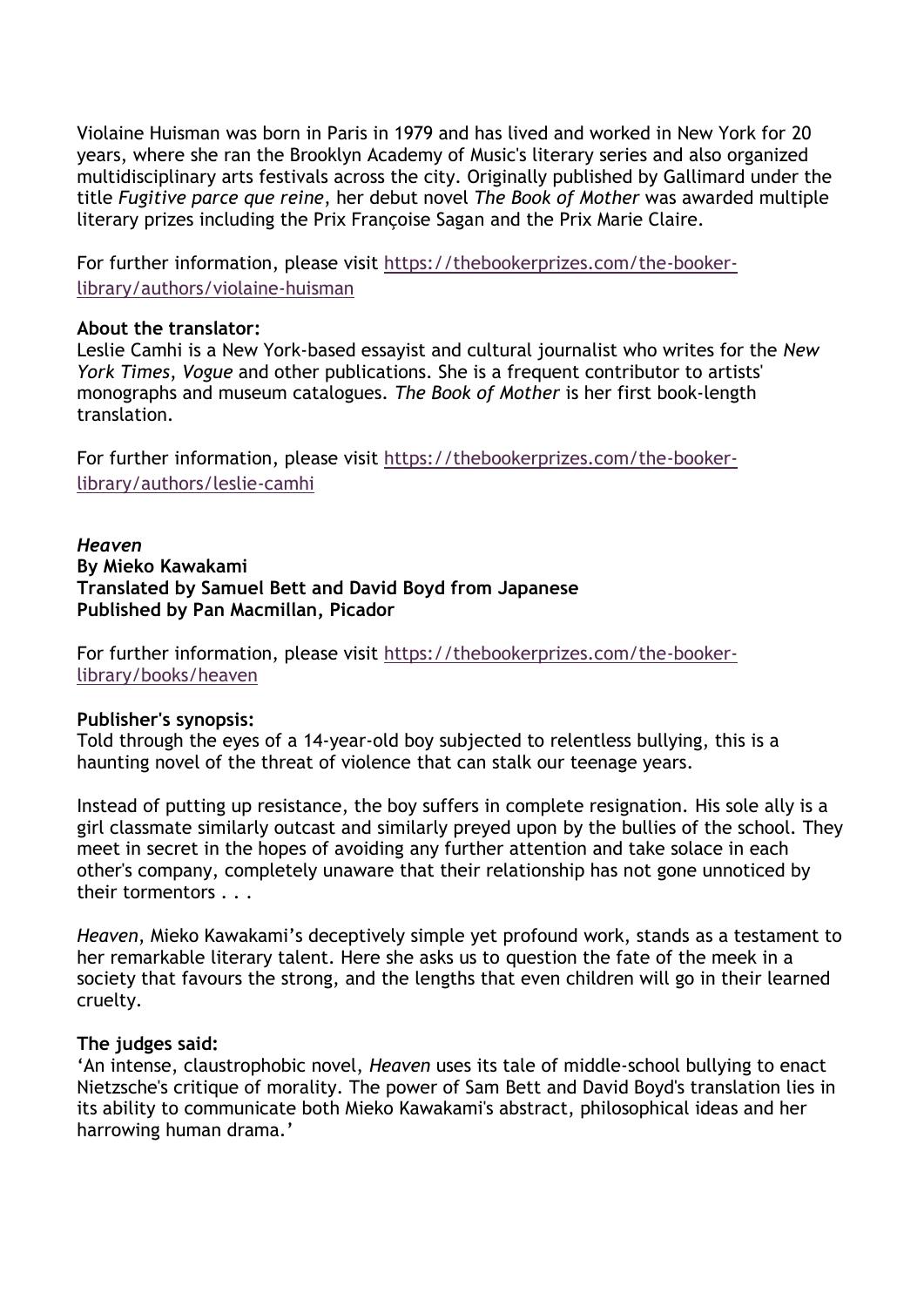#### **About the author:**

Mieko Kawakami was born in Osaka in 1976. She is the author of the internationally bestselling novel, *Breasts and Eggs*, a *New York Times* Notable Book of the Year and one of *TIME*'s Best 10 Books of 2020. Born in Osaka, Kawakami made her literary debut as a poet in 2006, and published her first novella, *My Ego, My Teeth, and the World*, in 2007. Her writing is known for its poetic qualities and its insights into the female body, ethical questions, and the dilemmas of modern society. Her works have been translated into many languages and are available all over the world. She has received numerous prestigious literary awards in Japan for her work, including the Akutagawa Prize, the Tanizaki Prize, and the Murasaki Shikibu Prize. She lives in Tokyo, Japan.

For further information, please visit [https://thebookerprizes.com/the-booker](https://thebookerprizes.com/the-booker-library/authors/mieko-kawakami)[library/authors/mieko-kawakami](https://thebookerprizes.com/the-booker-library/authors/mieko-kawakami)

## **About the translators:**

Sam Bett is a writer and Japanese translator. Awarded Grand Prize in the 2016 JLPP International Translation Competition, he won the 2019/2020 Japan-U.S. Friendship Commission Prize for his translation of *Star* by Yukio Mishima (New Directions, 2019). Sam has translated fiction by Yoko Ogawa, NISIOISIN and Keigo Higashino as well as essays by Banana Yoshimoto, Haruomi Hosono and Toshiyuki Horie. He is a founder and host of Us&Them, a quarterly Brooklyn-based reading series showcasing the work of writers who translate. With David Boyd, he is co-translating the novels of Mieko Kawakami for Europa Editions. He lives in Portland, Maine.

For further information, please visit: [https://thebookerprizes.com/the-booker](https://thebookerprizes.com/the-booker-library/authors/samuel-bett)[library/authors/samuel-bett](https://thebookerprizes.com/the-booker-library/authors/samuel-bett)

David Boyd is Assistant Professor of Japanese at the University of North Carolina at Charlotte. He has translated novels and stories by Hiroko Oyamada, Masatsugu Ono and Toh EnJoe, among others. His translation of Hideo Furukawa's Slow Boat (Pushkin Press, 2017) won the 2017/2018 Japan-U.S. Friendship Commission (JUSFC) Prize for the Translation of Japanese Literature. With Sam Bett, he is co-translating the novels of Mieko Kawakami for Europa Editions.

For further information, please visit [https://thebookerprizes.com/the-booker](https://thebookerprizes.com/the-booker-library/authors/david-boyd)[library/authors/david-boyd](https://thebookerprizes.com/the-booker-library/authors/david-boyd)

*Paradais* **By Fernanda Melchor Translated by Sophie Elizabeth Hughes from Spanish Published by Fitzcarraldo Editions**

For further information, please visit [https://thebookerprizes.com/the-booker](https://thebookerprizes.com/the-booker-library/books/paradais)[library/books/paradais](https://thebookerprizes.com/the-booker-library/books/paradais)

## **Publisher's synopsis:**

Inside a luxury housing complex, two misfit teenagers sneak around and get drunk. Franco Andrade, lonely, overweight, and addicted to porn, obsessively fantasizes about seducing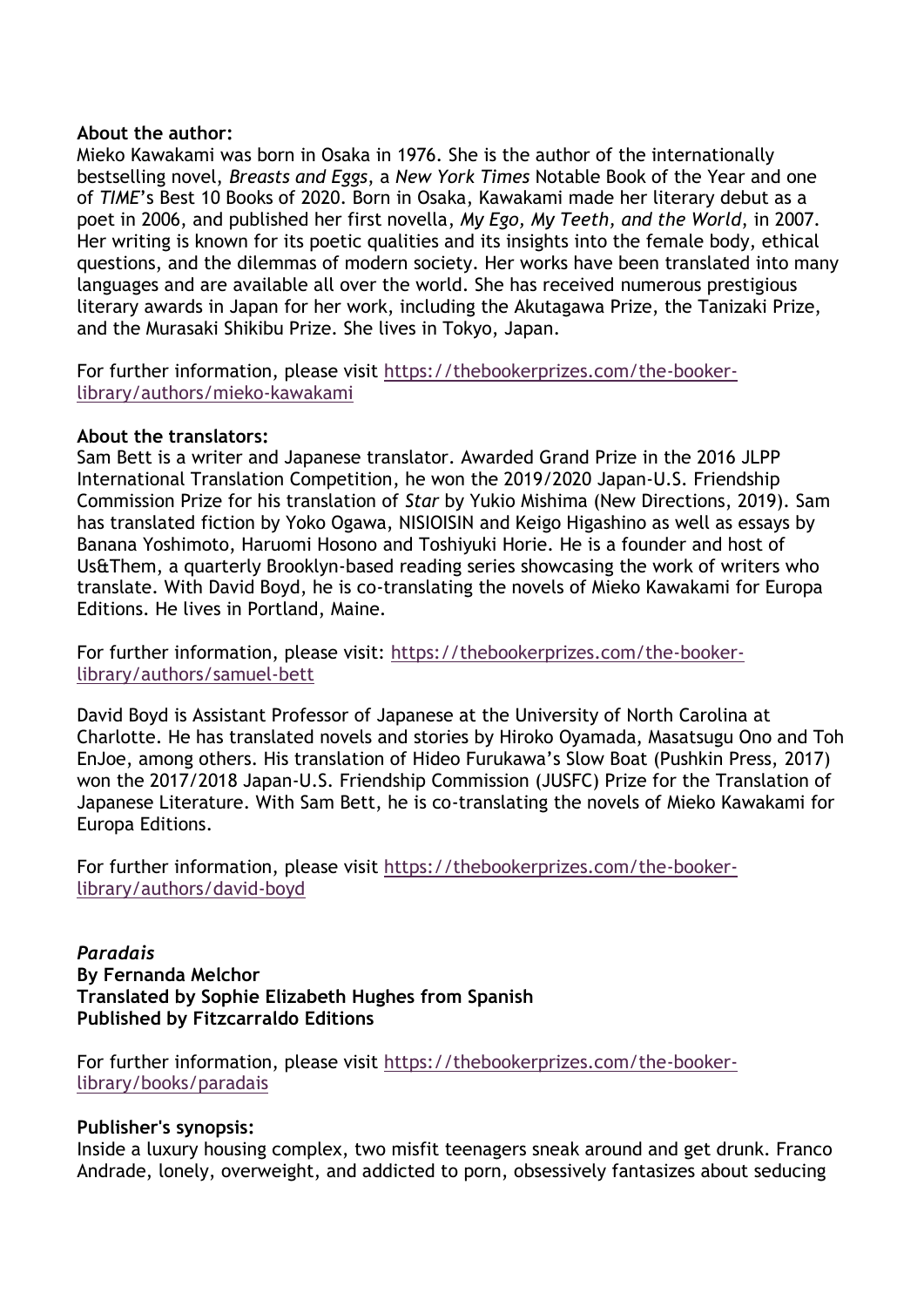his neighbour – an attractive married woman and mother – while Polo dreams about quitting his gruelling job as a gardener within the gated community and fleeing his overbearing mother and their narco-controlled village. Each facing the impossibility of getting what he thinks he deserves, Franco and Polo hatch a mindless and macabre scheme. Written in a chilling torrent of prose by one of our most thrilling new writers, *Paradais* explores the explosive fragility of Mexican society – with its racist, classist, hyperviolent tendencies – and how the myths, desires, and hardships of teenagers can tear life apart at the seams.

## **The judges said:**

'In *Paradais* Fernanda Melchor draws us into the brutish, profane world of two unlikely, hapless teenagers, Polo and Franco, in the gated community where they plot a crime that can only go horribly wrong. Sophies Hughes' endlessly inventive translation breathtakingly captures the book's caustic humour and exhilarating pace.'

## **About the author:**

Born in Veracruz, Mexico, in 1982, Fernanda Melchor is widely recognised as one of the most exciting new voices of Mexican literature. In 2018, she won the PEN Mexico Award for Literary and Journalistic Excellence and in 2019 the German Anna-Seghers-Preis and the International Literature Award for *Hurricane Season*. In 2020 she was shortlisted, along with Sophie Hughes, for the International Booker Prize.

For further information, please visit [https://thebookerprizes.com/the-booker](https://thebookerprizes.com/the-booker-library/authors/fernanda-melchor)[library/authors/fernanda-melchor](https://thebookerprizes.com/the-booker-library/authors/fernanda-melchor)

## **About the translator:**

Sophie Hughes was born in Chertsey, UK, in 1971 and lives in Trieste, Italy. She has translated novels by several contemporary Latin American and Spanish authors, including Laia Jufresa, Rodrigo Hasbún and Alia Trabucco Zerán. She was shortlisted for the International Booker Prize in 2019 and 2020, the latter with Fernanda Melchor for *Hurricane Season*.

For further information, please visit [https://thebookerprizes.com/the-booker](https://thebookerprizes.com/the-booker-library/authors/sophie-hughes)[library/authors/sophie-hughes](https://thebookerprizes.com/the-booker-library/authors/sophie-hughes)

*Love in the Big City* **By Sang Young Park Translated by Anton Hur from Korean Published by Tilted Axis Press**

For further information, please visit [https://thebookerprizes.com/the-booker](https://thebookerprizes.com/the-booker-library/books/love-in-the-big-city)[library/books/love-in-the-big-city](https://thebookerprizes.com/the-booker-library/books/love-in-the-big-city)

## **Publisher's synopsis:**

*Love in the Big City* is an energetic, joyful, and moving novel that depicts both the glittering nighttime world of Seoul and the bleary-eyed morning-after.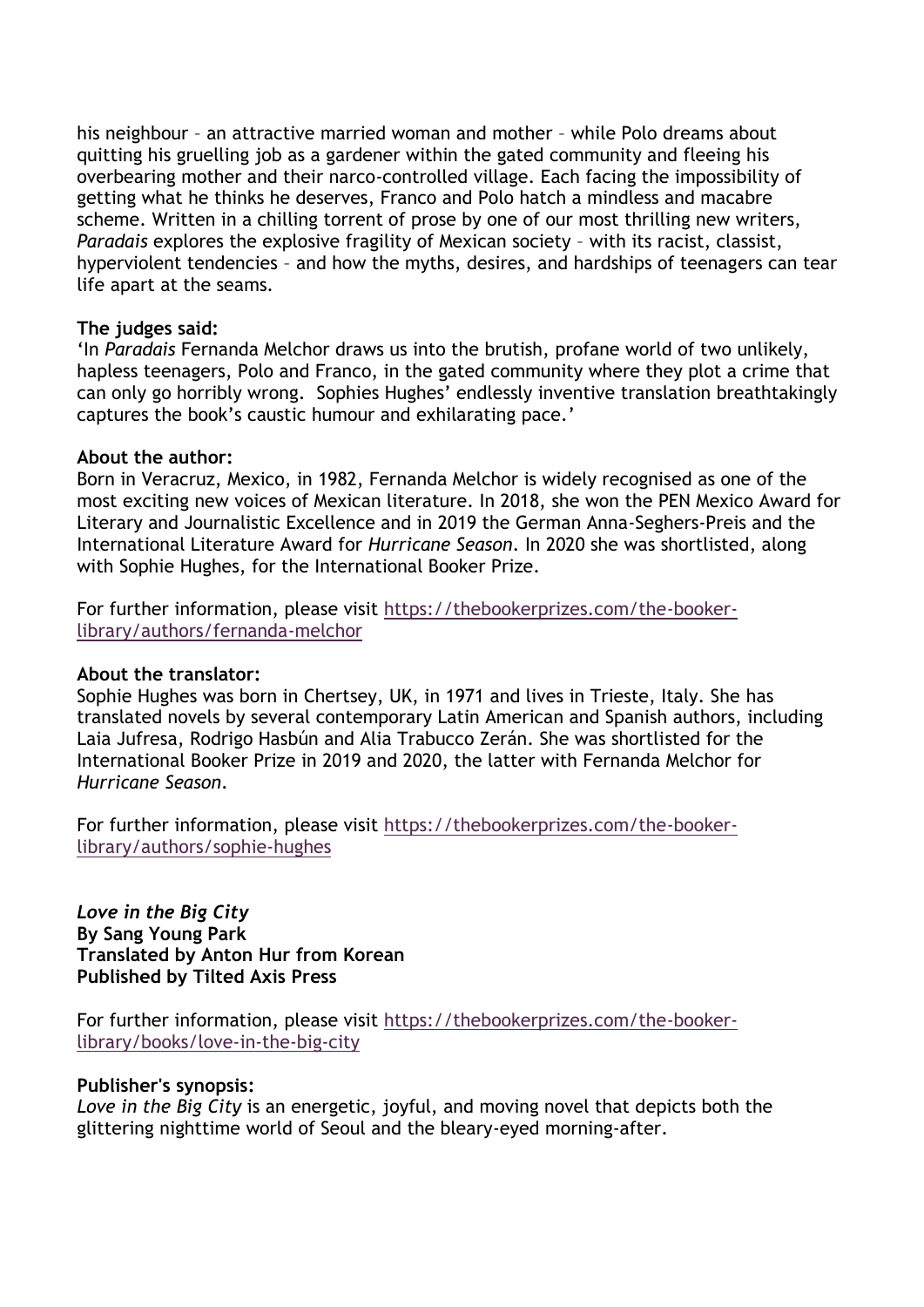Young is a cynical yet fun-loving Korean student who pinballs from home to class to the beds of recent Tinder matches. He and Jaehee, his female best friend and roommate, frequent nearby bars where they suppress their anxieties about their love lives, families, and money with rounds of soju and freezer-chilled Marlboro Reds. Yet in time even Jaehee settles down, leaving Young alone to care for his ailing mother and find companionship in his relationships with a series of men, including one whose handsomeness is matched by his coldness, and another who might end up being the great love of his life.

#### **The judges said:**

*'Love in the Big City* is disarmingly confessional but never sentimental, even while sifting through the desolation of human existence. Sang Young Park's lost souls make their way through an uncaring world, seeking and briefly finding, moments of redemption. Anton Hur's brilliantly idiomatic translation conveys a vibrant sense of place.'

## **About the author:**

Sang Young Park was born in 1988 and studied French at Sungkyunkwan University. He worked as a magazine editor, copywriter, and consultant before debuting as a novelist. The title story of his bestselling short story collection, *The Tears of an Unknown Artist, or Zaytun Pasta*, was one of Words Without Borders' most read pieces ever. He lives in Seoul.

For further information, please visit [https://thebookerprizes.com/the-booker](https://thebookerprizes.com/the-booker-library/authors/sang-young-park)[library/authors/sang-young-park](https://thebookerprizes.com/the-booker-library/authors/sang-young-park)

## **About the translator:**

Anton Hur was born in Stockholm, Sweden, in 1981. He has translated Man Asia Literary Prize-winner Kyung-Sook Shin's *The Court Dancer* and *Violets*, International Booker Prizelonglisted Hwang Sok-yong's *The Prisoner*, and others. He won a PEN/Heim grant for his translation of Bora Chung's *Cursed Bunny.* He lives in Seoul.

For further information, please visit [https://thebookerprizes.com/the-booker](https://thebookerprizes.com/the-booker-library/authors/anton-hur)[library/authors/anton-hur](https://thebookerprizes.com/the-booker-library/authors/anton-hur)

*Happy Stories, Mostly* **By Norman Erikson Pasaribu Translated by Tiffany Tsao from Indonesian Published by Tilted Axis Press**

For further information, please visit [https://thebookerprizes.com/the-booker](https://thebookerprizes.com/the-booker-library/books/happy-stories-mostly)[library/books/happy-stories-mostly](https://thebookerprizes.com/the-booker-library/books/happy-stories-mostly)

#### **Publisher's synopsis:**

Inspired by Simone Weil's concept of 'decreation', and drawing on Batak and Christian cultural elements, the stories put queer characters in situations and plots conventionally filled by hetero characters.

In one story, a new staff member is introduced to their new workplace—a department of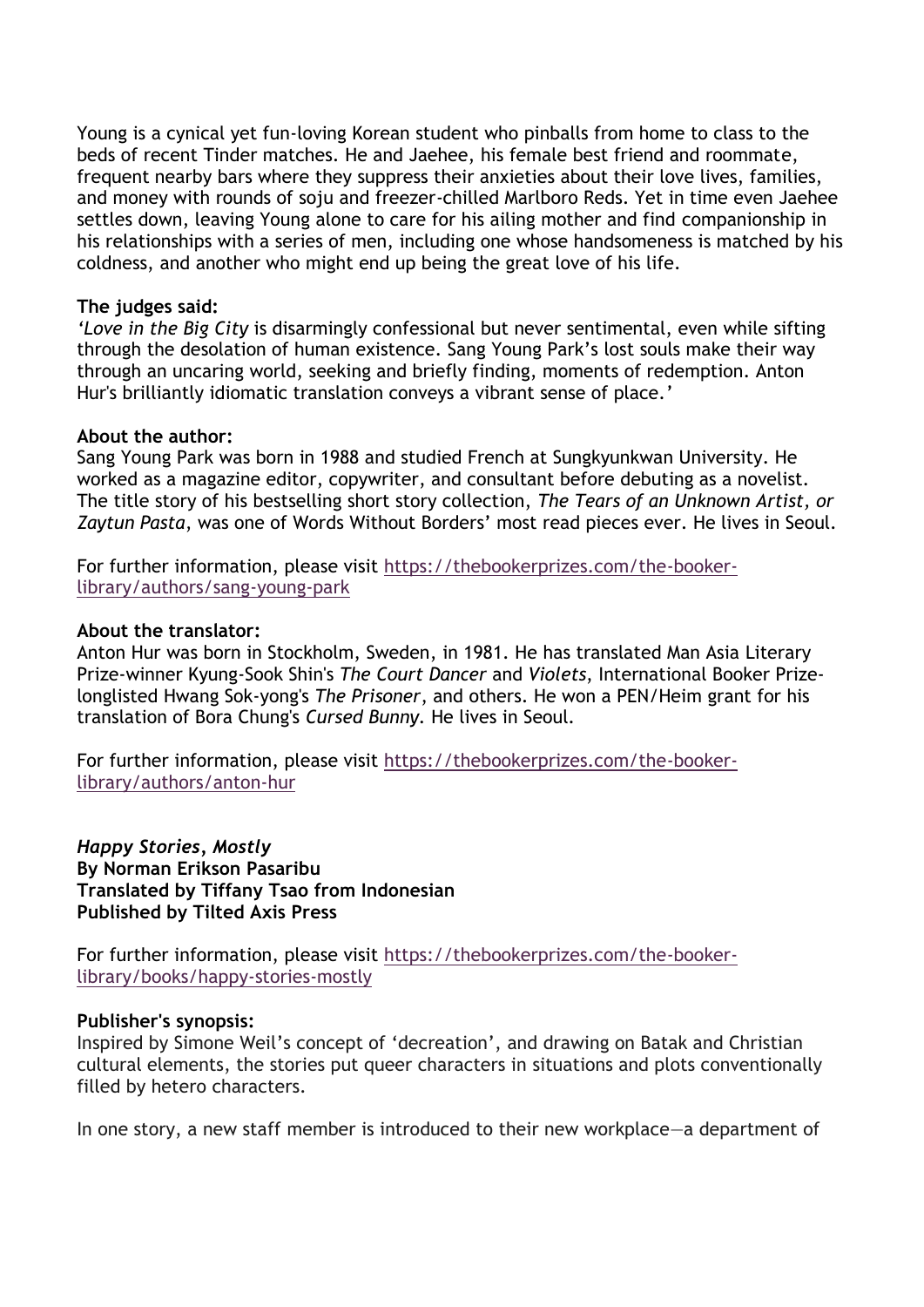Heaven devoted to archiving unanswered prayers. In another, a woman's attempt to vacation in Vietnam after her gay son commits suicide turns into a nightmarish failed escape. And in a speculative-historical third, a young man finds himself haunted by the tale of a giant living in colonial-era Sumatra.

A blend of science fiction, absurdism, and alternative-historical realism, *Happy Stories, Mostly* is a powerful puff of fresh air, aimed at destabilizing the heteronormative world and exposing its underlying rot.

#### **The judges said:**

'The bittersweet stories of Norman Erikson Pasaribu's *Happy Stories, Mostly* – in a translation by Tiffany Tsao that shimmers and soars – range from the heart-wrenching to the absurd, creating a vibrant mosaic of contemporary Indonesia.'

## **About the author:**

Norman Pasaribu was born in Jakarta in 1990. His debut poetry collection *Sergius Mencari Bacchus* (translated by Tiffany Tsao as *Sergius Seeks Bacchus*) won first prize in the 2015 Jakarta Arts Council Poetry Manuscript Competition, and was shortlisted in the 2016 Khatulistiwa Literary Award for Poetry.

For further information, please visit [https://thebookerprizes.com/the-booker](https://thebookerprizes.com/the-booker-library/authors/norman-erikson-pasaribu)[library/authors/norman-erikson-pasaribu](https://thebookerprizes.com/the-booker-library/authors/norman-erikson-pasaribu)

## **About the translator:**

Tiffany Tsao was born in San Diego, US, in 1983. She translates Indonesian fiction and poetry into English. She has published three book-length translations to date. Her translation of Norman Erikson Pasaribu's *Sergius Seeks Bacchus* was awarded a PEN Translates grant and shortlisted for the 2021 NSW Premier's Translation Prize. She also writes fiction. Her third novel *The Majesties* was shortlisted for the Ned Kelly Award. She holds a Ph.D. in English from UC-Berkeley and currently lives in Australia.

For further information, please visit [https://thebookerprizes.com/the-booker](https://thebookerprizes.com/the-booker-library/authors/tiffany-tsao)[library/authors/tiffany-tsao](https://thebookerprizes.com/the-booker-library/authors/tiffany-tsao)

*Elena Knows* **By Claudia Piñeiro Translated by Frances Riddle from Spanish Published by Charco Press**

For further information, please visit [https://thebookerprizes.com/the-booker](https://thebookerprizes.com/the-booker-library/books/elena-knows)[library/books/elena-knows](https://thebookerprizes.com/the-booker-library/books/elena-knows)

## **Publisher's synopsis:**

From the 'Hitchcock of the River Plate' (*Corriere della Sera*) comes *Elena Knows*, a unique story that interweaves crime fiction with intimate tales of morality and search for individual freedom.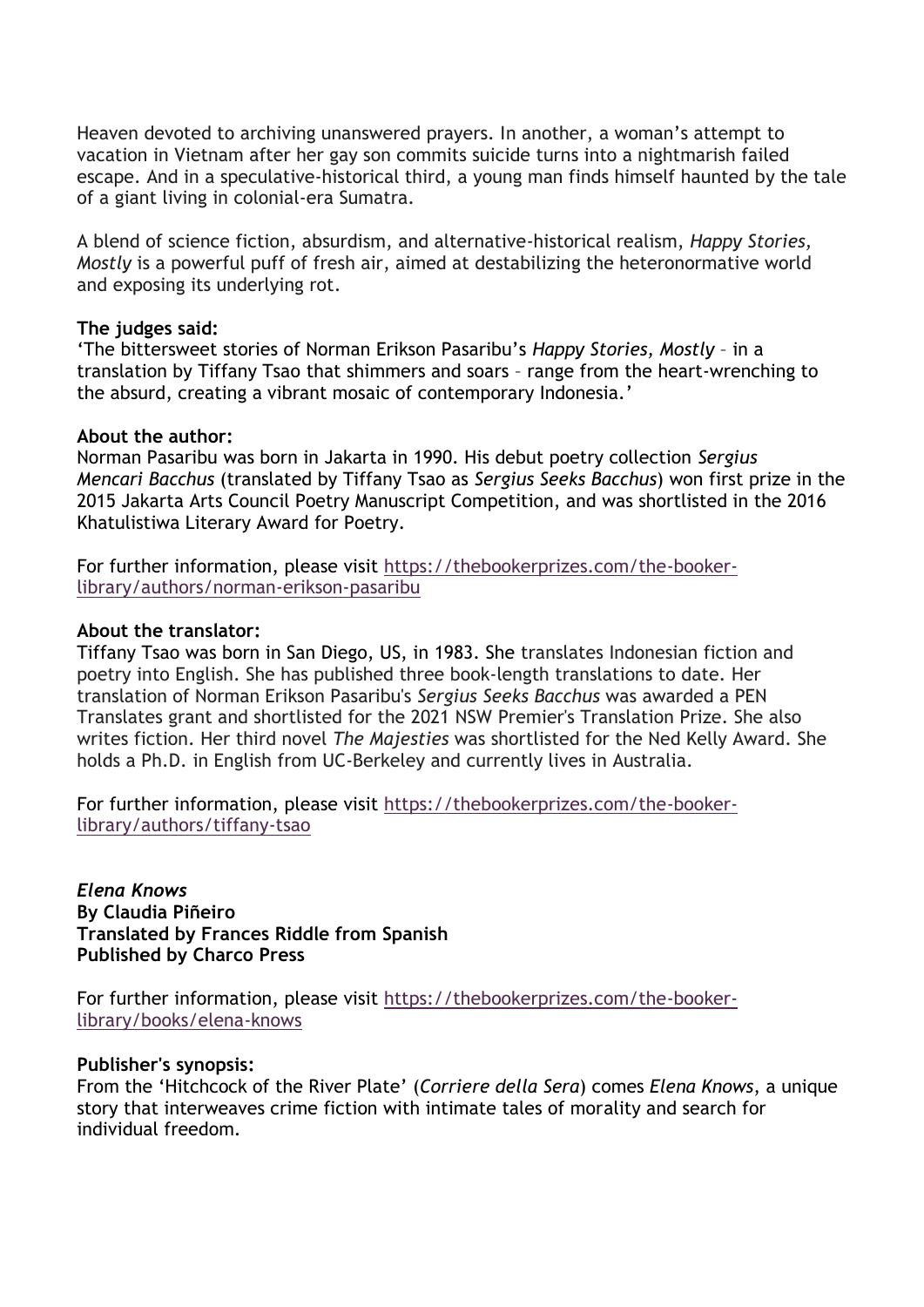After Rita is found dead in the bell tower of the church she used to attend, the official investigation into the incident is quickly closed. Her sickly mother is the only person still determined to find the culprit. Chronicling a difficult journey across the suburbs of the city, an old debt and a revealing conversation, *Elena Knows* unravels the secrets of its characters and the hidden facets of authoritarianism and hypocrisy in our society.

## **The judges said:**

*'Elena Knows*, Claudia Piñeiro's short and deeply felt novel, evokes the loneliness of ageing and the uncertainty of memory. Frances Riddle's brutal yet sparing translation suggests the shadows and light of noir without ever eclipsing the very human tragedy at the core of the book.'

## **About the author:**

As an author and scriptwriter for television, Claudia Piñeiro (Argentina, 1960) has already won numerous national and international prizes, among them the renowned German LiBeraturpreis for *Elena Knows* and the prestigious Sor Juana Inés de la Cruz Prize for *Las grietas de Jara* (A crack in the wall). She is best known for her crime novels which are bestsellers in Argentina, the rest of Latin American and around the world. Many of her novels have been adapted for the big screen. Claudia Piñeiro is the third most translated Argentinean author, after Jorge Luis Borges and Julio Cortázar. More recently, Piñeiro has become a very active figure in the fight for the legalisation of abortion in Argentina and for the legal recognition of writers as workers. Her fiction (as with *Elena sabe*) is stemmed in the detective novel but has recently turned increasingly political. She's been called 'the Hitchcock of the River Plate'.

For further information, please visit [https://thebookerprizes.com/the-booker](https://thebookerprizes.com/the-booker-library/authors/claudia-pineiro)[library/authors/claudia-pineiro](https://thebookerprizes.com/the-booker-library/authors/claudia-pineiro) 

## **About the translator:**

Frances Riddle was born in Raleigh, US and lives in Buenos Aires, where she works as a translator, writer, and editor. She holds an MA in translation studies from the University of Buenos Aires and a BA in Spanish literature. Her book-length publications include *A Simple Story* by Leila Guerriero (New Directions, 2017); *Bodies of Summer* by Martín Felipe Castagnet (Dalkey Archive Press, 2017); and *The Life and Deaths of Ethel Jurado* (Hispabooks, 2017). This is her fourth title for Charco Press after *Slum Virgin* by Gabriela Cabezón Cámara (2017), *The German Room* by Carla Maliandi (2018) and *Theatre of War* by Andrea Jeftanovic (2020).

For further information, please visit [https://thebookerprizes.com/the-booker](https://thebookerprizes.com/the-booker-library/authors/frances-riddle)[library/authors/frances-riddle](https://thebookerprizes.com/the-booker-library/authors/frances-riddle)

*Phenotypes* **By Paulo Scott Translated by Daniel Hahn from Portuguese Published by And Other Stories**

For further information, please visit [https://thebookerprizes.com/the-booker-](https://thebookerprizes.com/the-booker-library/books/phenotypes)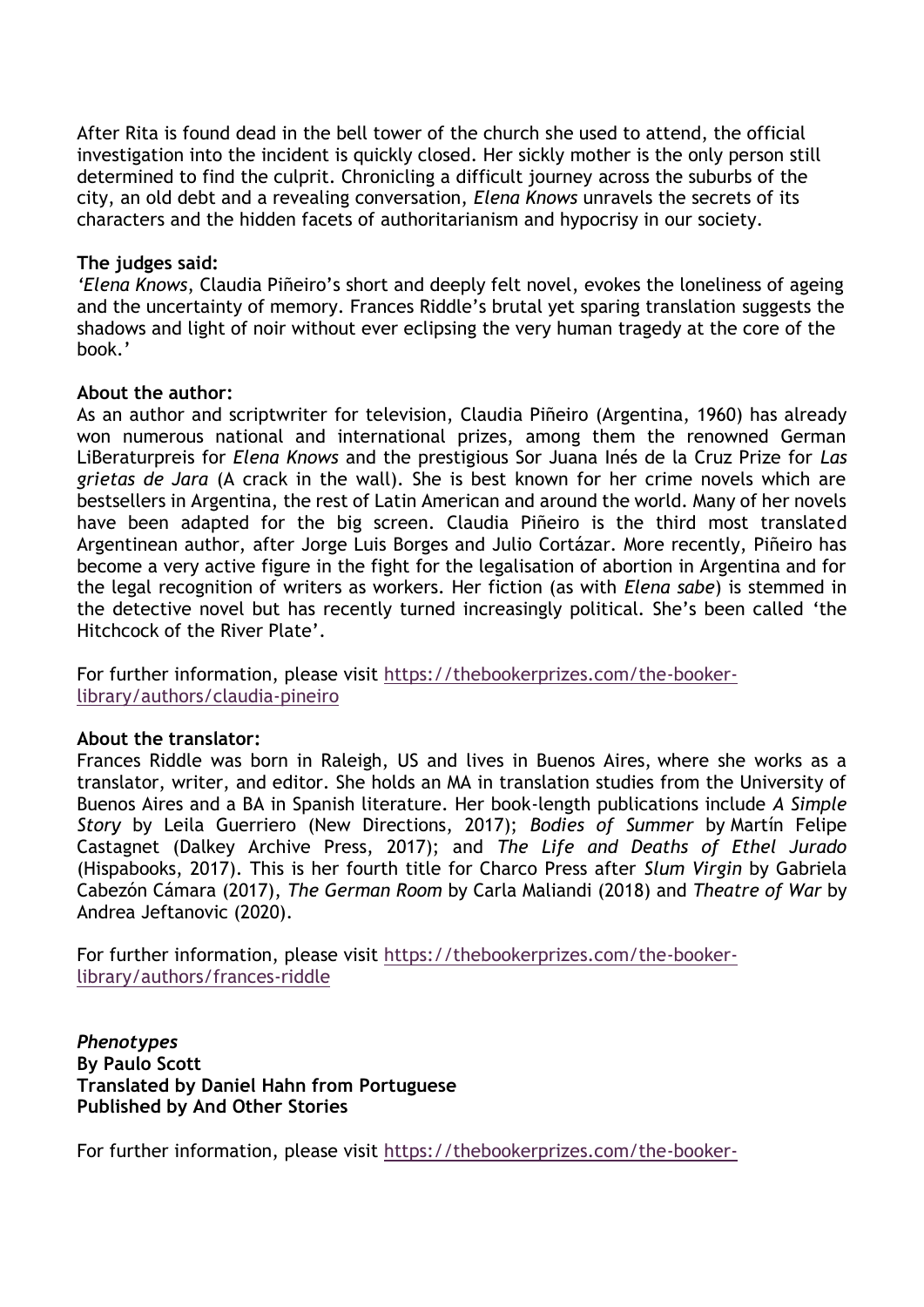## [library/books/phenotypes](https://thebookerprizes.com/the-booker-library/books/phenotypes)

## **Publisher's synopsis:**

A smart and stylish account of the bigotry lurking in hearts and institutions alike.

Federico and Lourenço are brothers. Their father is black, a famed forensic pathologist for the police; their mother is white. Federico – distant, angry, analytical – has light skin, which means he's always been able to avoid the worst of the racism that Brazilian culture has to offer. He can 'pass' as white, and yet, because of this, he has devoted his life to racial justice. Lourenço, on the other hand, is dark-skinned, easy-going, and well-liked in the brothers' hometown of Porto Alegre – and has become a father himself.

As Federico's 50<sup>th</sup> birthday looms, he joins a governmental committee in the capital. It is tasked with quelling the increasingly violent student protests rocking Brazil by overseeing the design of a software program that will adjudicate the degree to which each university applicant is sufficiently black to warrant admittance under new affirmative-action quotas. Before he can come to grips with his feelings about this initiative, not to mention a budding romance with one of his committee colleagues, Federico is called home: his niece has just been arrested at a protest carrying a concealed gun. And not just any gun. A stolen police service revolver that Federico and Lourenço hid for a friend decades before. A gun used in a killing.

Paulo Scott here probes the old wounds of race in Brazil, and in particular the loss of a black identity independent from the history of slavery. Exploratory rather than didactic, a story of crime, street-life and regret as much as a satirical novel of ideas, *Phenotypes* is a seething masterpiece of rage and reconciliation.

## **The judges said:**

'A remarkably open and honest study of race, Paulo Scott's *Phenotypes* grapples with contentious issues we may not yet have the language to discuss, which makes it all the more urgent. Daniel Hahn's masterful translation engages with the text with humility and perceptiveness.'

#### **About the author:**

Paulo Scott was born in 1966 in Porto Alegre, in southern Brazil, and grew up in a workingclass neighbourhood. At university, Scott was an active member of the student political movement and was also involved in Brazil's re-democratisation process.

For ten years he taught law at university in Porto Alegre. He has now published four books of fiction and four of poetry. He also translates from English. He moved to Rio de Janeiro in 2008 to focus on writing full-time.

For further information, please visit<https://thebookerprizes.com/node/3968>

## **About the translator:**

Daniel Hahn is a writer, editor and translator with some 60-something books to his name. His work has won him the Independent Foreign Fiction Prize, the Blue Peter Book Award and the International Dublin Literary Award, and he has been shortlisted for the Man Booker International Prize, among others. He was born in London in 1973 and lives in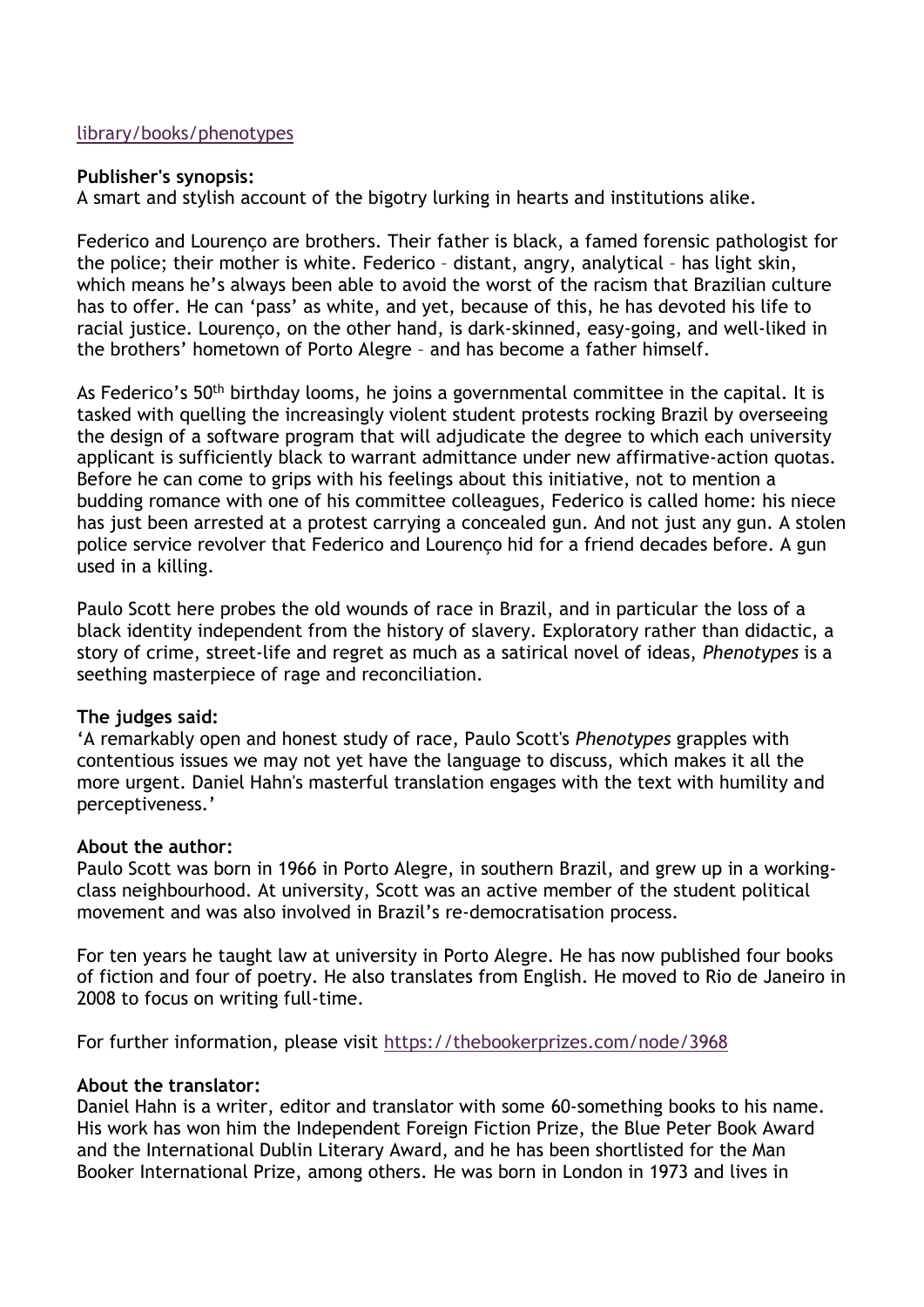Lewes, UK.

For further information, please visit [https://thebookerprizes.com/the-booker](https://thebookerprizes.com/the-booker-library/authors/daniel-hahn)[library/authors/daniel-hahn](https://thebookerprizes.com/the-booker-library/authors/daniel-hahn)

*Tomb of Sand* **By Geetanjali Shree Translated by Daisy Rockwell from Hindi Published by Titled Axis Press**

For further information, please visit [https://thebookerprizes.com/the-booker](https://thebookerprizes.com/the-booker-library/books/tomb-of-sand)[library/books/tomb-of-sand](https://thebookerprizes.com/the-booker-library/books/tomb-of-sand)

#### **Publisher's synopsis:**

In northern India, an 80-year-old woman slips into a deep depression at the death of her husband, then resurfaces to gain a new lease on life. Her determination to fly in the face of convention –including striking up a friendship with a hijra person – confuses her bohemian daughter, who is used to thinking of herself as the more 'modern' of the two.

To her family's consternation, Ma insists on travelling to Pakistan, simultaneously confronting the unresolved trauma of her teenage experiences of Partition, and reevaluating what it means to be a mother, a daughter, a woman, a feminist.

Rather than respond to tragedy with seriousness, Geetanjali Shree's playful tone and exuberant wordplay results in a book that is engaging, funny, and utterly original, at the same time as being an urgent and timely protest against the destructive impact of borders and boundaries, whether between religions, countries, or genders.

## **The judges said:**

'The constantly shifting perspectives and timeframes of Geetanjali Shree's inventive, energetic *Tomb of Sand* lead us into every cranny of an 80-year-old woman's life and surprising past. Daisy Rockwell's spirited translation rises admirably to the complexity of the text, which is full of word play and verve. A loud and irresistible novel.'

#### **About the author:**

Author of three novels and several story collections, Geetanjali Shree's work has been translated into English, French, German, Serbian, and Korean. She was born in Mainpuri, India, in 1957. This is the first of her books to be published in the UK. She has received and been shortlisted for a number of awards and fellowships, and lives in New Delhi.

For further information, please visit [https://thebookerprizes.com/the-booker](https://thebookerprizes.com/the-booker-library/authors/geetanjali-shree)[library/authors/geetanjali-shree](https://thebookerprizes.com/the-booker-library/authors/geetanjali-shree)

#### **About the translator:**

Daisy Rockwell is a painter, writer and translator living in Vermont, US. She was born in 1969 in Massachusetts. She has translated a number of classic works of Hindi and Urdu literature, including Upendranath Ashk's *Falling Walls*, Bhisham Sahni's *Tamas*, and Khadija Mastur's *The Women's Courtyard*. Her 2019 translation of Krishna Sobti's *A Gujarat Here, a*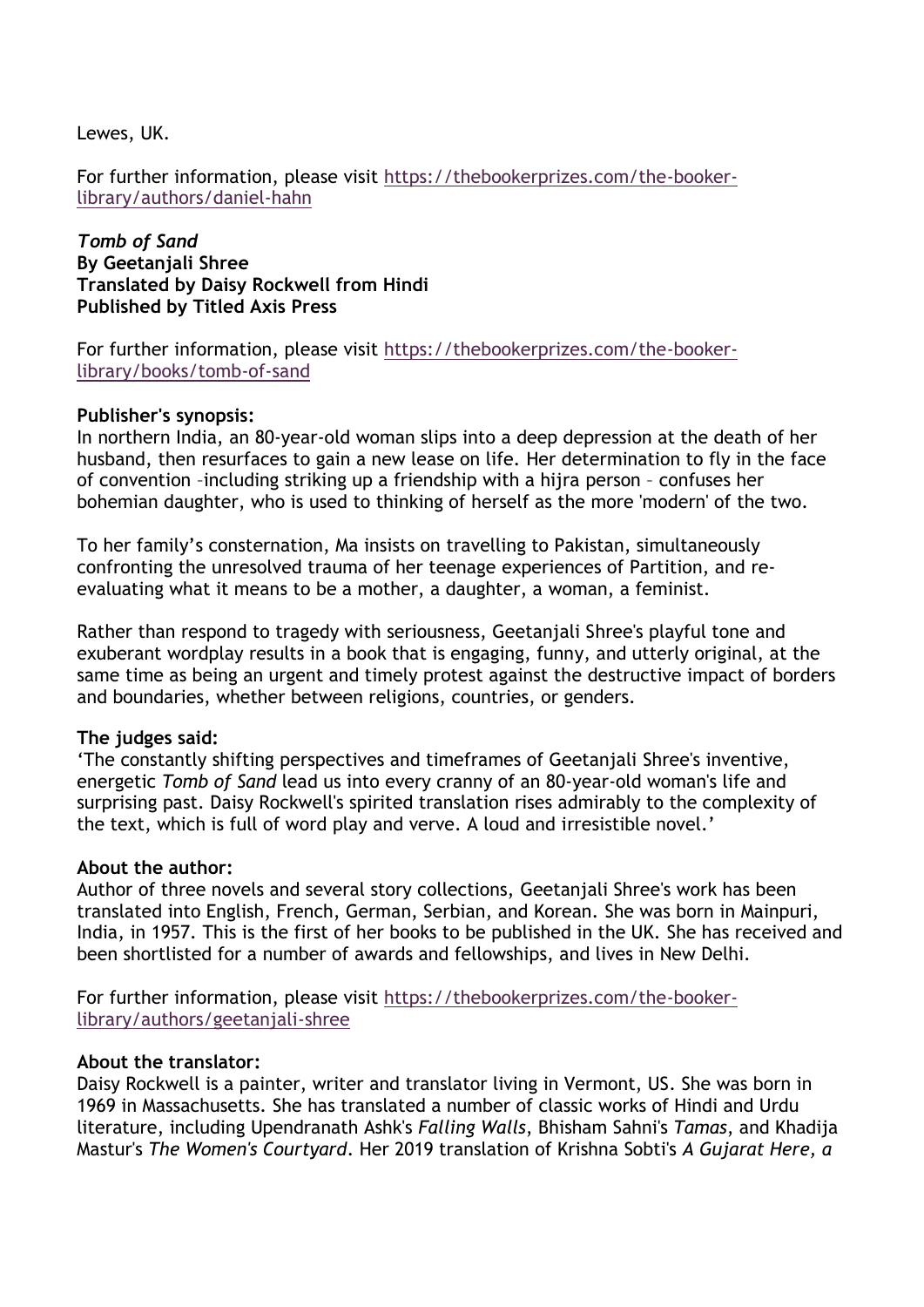*Gujarat There* was awarded the Modern Language Association's Aldo and Jeanne Scaglione Translation Prize.

For further information, please visit [https://thebookerprizes.com/the-booker](https://thebookerprizes.com/the-booker-library/authors/daisy-rockwell)[library/authors/daisy-rockwell](https://thebookerprizes.com/the-booker-library/authors/daisy-rockwell)

*The Books of Jacob* **By Olga Tokarczuk Translated by Jennifer Croft from Polish Published by Fitzcarraldo Editions**

For further information, please visit [https://thebookerprizes.com/the-booker](https://thebookerprizes.com/the-booker-library/books/the-books-of-jacob)[library/books/the-books-of-jacob](https://thebookerprizes.com/the-booker-library/books/the-books-of-jacob)

## **Publisher's synopsis:**

In the mid-18<sup>th</sup> century, as new ideas begin to sweep the continent, a young Jew of mysterious origins arrives in a village in Poland. Before long, he has changed not only his name but his persona; visited by what seem to be ecstatic experiences, Jacob Frank casts a charismatic spell that attracts an increasingly fervent following. In the decade to come, Frank will traverse the Hapsburg and Ottoman empires, throngs of disciples in his thrall as he reinvents himself again and again, converts to Islam and then Catholicism, is pilloried as a heretic and revered as the Messiah, and wreaks havoc on the conventional order, Jewish and Christian alike, with scandalous rumours of his sect's secret rituals and the spread of his increasingly iconoclastic beliefs. In *The Books of Jacob*, her masterpiece, 2018 Nobel Prize in Literature laureate Olga Tokarczuk writes the story of Frank through the perspectives of his contemporaries, capturing Enlightenment Europe on the cusp of precipitous change, searching for certainty and longing for transcendence.

## **The judges said:**

'Olga Tokarczuk's *The Books of Jacob* weaves an epic tapestry from the bizarre, mundane, and utterly unpredictable sweep of history as it is created moment by moment, crammed with a staggering cast of characters, places and historical events. Jennifer Croft's lithe, elegant translation nimbly conveys the novel's delicate irony and its ethereal beauty.'

#### **About the author:**

Olga Tokarczuk is the author of nine novels, three short story collections and has been translated into 30 languages. Her novel *Flights* won the 2018 International Booker Prize, in Jennifer Croft's translation. In 2019, she was awarded the Nobel Prize in Literature. She was born in Sulechow, Poland in 1962 and lives in Wroclaw.

For further information, please visit [https://thebookerprizes.com/the-booker](https://thebookerprizes.com/the-booker-library/authors/olga-tokarczuk)[library/authors/olga-tokarczuk](https://thebookerprizes.com/the-booker-library/authors/olga-tokarczuk)

#### **About the translator:**

Jennifer Croft is the recipient of Fulbright, PEN, and National Endowment for the Arts grants, as well as the Michael Henry Heim Prize, and her translations from Polish, Spanish, and Ukrainian have appeared in the *New York Times*, *n+1*, *Electric Literature*, *The New Republic*, *BOMB*, *Guernica*, and elsewhere. She holds a Ph.D. from Northwestern University